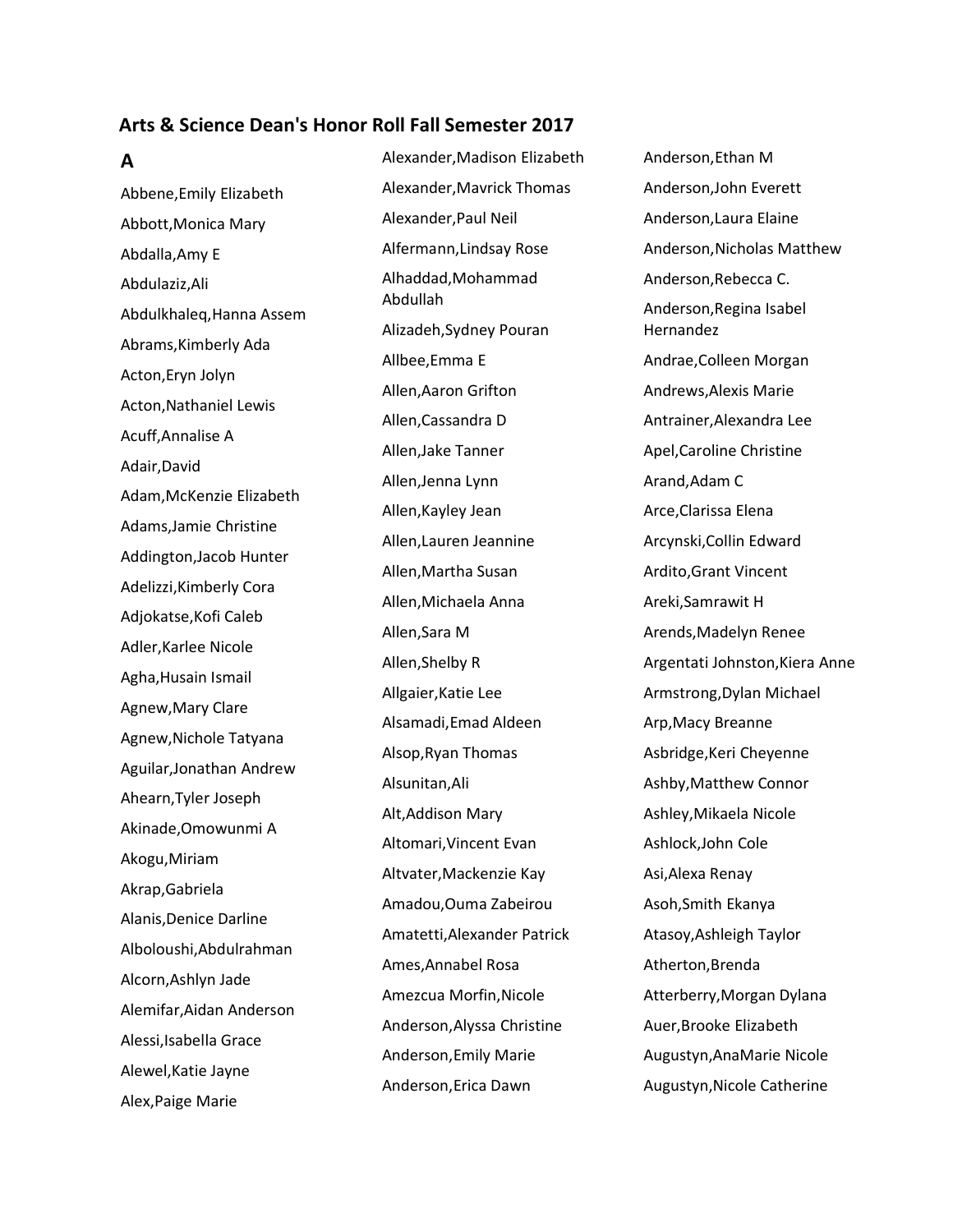Aum,Jihwan Azer,Patrick P.

## **B**

Baan,Ashleigh Nicole Baar,Kevin Thomas Bacharier,Galen Nathaniel Bacon,Darian Renee Bacon,Dustin Thomas Badding,Ryan Robert Preston Bader,David James Baer,Lydia Kimbrough Baez,Noah Alexander Bagley,David A. Bagley,MaKenzie Rose Bahora,Tanner M Bai,Yuya Bailey,Nate Thomas Bailye,Kurt Christian Bajek,Rebecca Therese Bajkowski,Trevor Michael Baker,Allison Christine Baker,Isaac Dylan Baker,Jenna Elizabeth Baker,Kennedy Grace Baker,Madison McLane Baker,Makayla Nicole Baker,Tyler James Bal,Amrit Balch,Kaelyn Ann Baldridge,Marlee Lynn Bales,London Mason Balk,Michael L

Balkin,Abigail Lynne Ball,James Russell Ballenger,Brayton Glenn Balmer,Sam Henry Baltz,Emily E Balzer,Alex Robert Banks,Anthony Jason Banks,Gabrielle Aubrie Barbee,Sherell Lynn Barber,Bryanna Ashley Barber,Elani Rae Barberis,Jessica Jacqueline Barish,Lauren C Barker,Alison Nicole Barner,Amanda Faye Barnes,Eliza-Lee Baron,Traci Danielle Barrera,Whitney Michelle Barreto,Sofia Valeria Barrett,Kyle Dorian Barry,Katherine Barta,Tyler John Bartek,William Edward Bartholomew,Joseph Patrick Bartig,Laura Ann Barton,Deanna Christina Bartosh,Brianna M. Basham,Nathaniel Rees Baskaran,Sarah Baskett,William Isaac Basnett,Rowan Michelle Bassler,Hunter Joseph Bates,Emily Lauren

Bates,Samantha Elsie Bathe,Emily Louise Battmer,Amanda Kay Bauer,Grace Christine Bauer,Kaitlyn Kristine Baugh,Peter Brewster Baugher,Sami Brendle Baum,April Lyn Baumann,John R Baxter,Sierra Nicole Beamer,Chase Nicolas Bean,Eric Thomas Bean,Nicholas Lee Beat,Courtney Taylor Beaudoin,Eva Marie Beaver,Alexander Beck,Damien Marie Becker,David Michael Becker,Leslie Dulaney Beckett,Courtney P. Bedu-Annan,Erica Beedle,Mara R Beedon,Madison Nicole Been,Caroline E Beffa,August Garth Beffa,Maxwell Francis Begle,Kathleen Ann Behlmann,Alexandra Renee Beirne,Caroline A Bekemeier,Mikeala Jean Bell,Angela R Bell,John Joseph Bell,Rose Q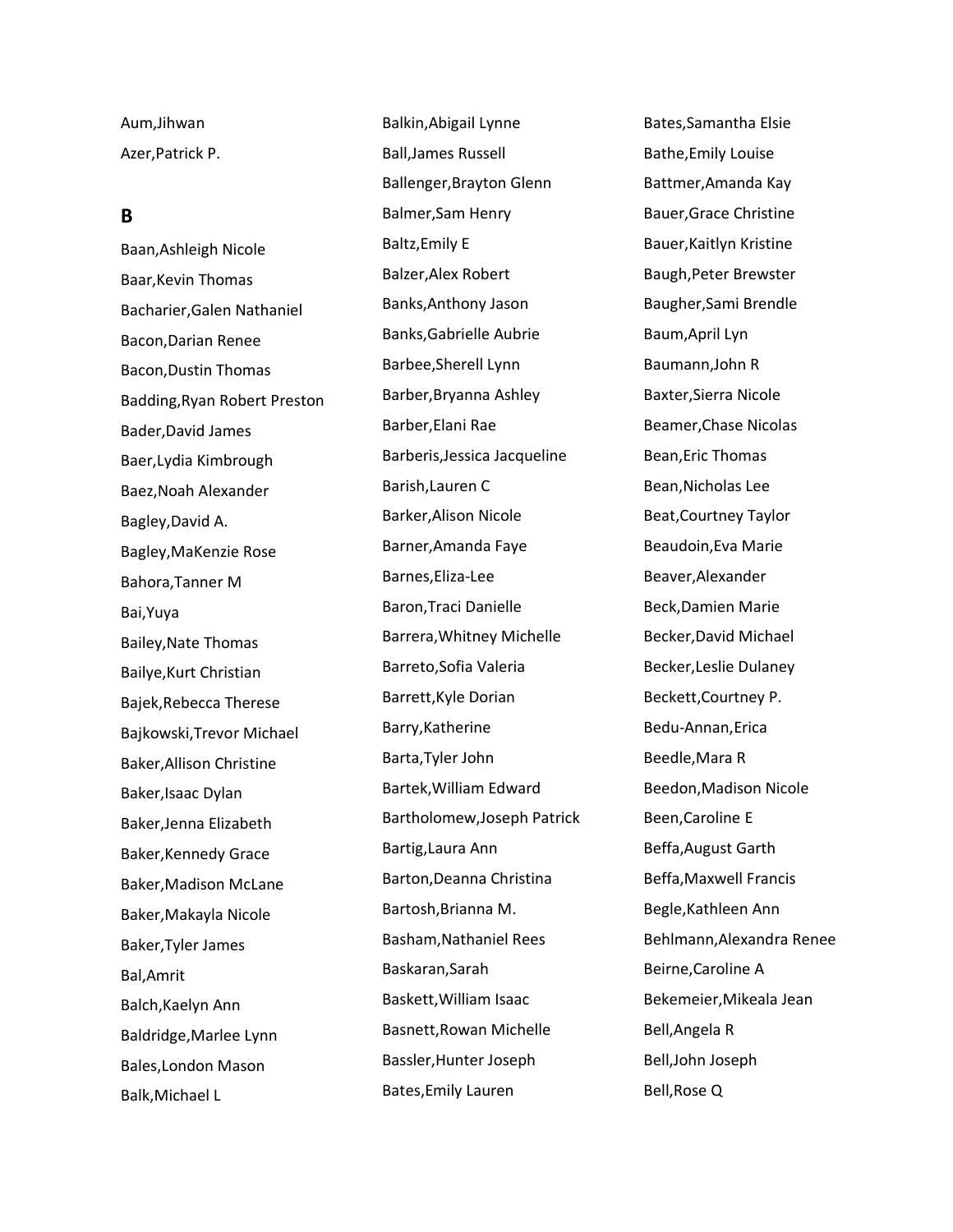Bell,Teja Nicole Bellamy,Madison M Belsher,Shannon Marie Bennett,Amanda Lou Bennett,Briana Jean Bennett,Devin K Bennett,Patrick William Benson,Elizabeth D Benson,Haley Blaise Benson,Lara Jayde Benson,Lonita Ellen Bentch,Elijah J Benton,Emily Adele Bentz,Allison Claire Bentz,Patrick James Bergquist,Annie Berler,Matthew William Berlinski,Daniela Berndt,Andrew James Berns,Jacob A Bernskoetter,Sarah Katherine Bernstein,Brook Berry,Connor Jennings Berry,Daniel Jonathan Berry,Jamie Lorraine Bertrand,Allison Houghton Bertz,Alexandra Nicole Besch,Zachariah J Best,Mariah Faith Bethune,Francene Beyer,Matthew Thomas Bhaiwala,Fatima Bhatty,Abuzar U.

Bick,Tyler Kain Bicklein,Daniel John Bickley,Paris Biddlingmeier,Kayla Marie Biestek,Rebecca Ann Biggar,Krista Nicole Bigos,Ashley D Bilek,Andrew James Billingsley,Madison Renee Birdsong,Justice L. Bishop,Lauren Kay Bishop,Rachael Dawn Bissell,Cobi Todd Bittick,Kaitlyn Ann Bixby,Chad Martin Bjornstrom,Bridger Richard Bjorseth,Justin Michael Blachar,Sarah R Black,Andrea Lynn Black,Autumn Ellece Black,Megan Nicole Blackford,Mason Taylor Blaine,Helen Catherine Blake,Kristin Cady Blank,Jacob A Blansett,Josiah Parker Blanton,Elizabeth Anne Blase,Haley Ann Blasi,CeCe Marie Blevins-Bolden,Bailey Noelle Blevins,Haviland Synclaire Bloebaum,Pierce Lee Raskas Blomberg,Claire M

Blondin,Samantha R Bloom,Theodore Carson Bloss,William M Blower,Julien Blue,Anna L Blue,Deja Nizzarih Blue,Nicholas William Bluhm,Haley Anne Blumer,Sarah Anne Blythe,Patrick Kenneth Boccardi,Madeline Marie Bock,Aarika C Bodeen,Jeffrey L Bodenhausen,Hannah M Boehmer,Matthew James Boerner,Austin M Boewe,Francesca Ann Boggs,Jasmyne Ranae Bohler,Jenna Kay Bohm,Justin Miles Bohorquez,Nicolas A. Boland,Austin Raymond Bollinger,Carlie R Bollinger,Emily J Bonney,Jonathan C Bono,Mara Jade Boomgarden,Zoe Anne Borrelli,Matthew Scott Bossung,Carolyn Ann Boucher,Noah Michael Bouchot,Marian E Boudreaux,Joel Cameron Bourland,Taylor Danielle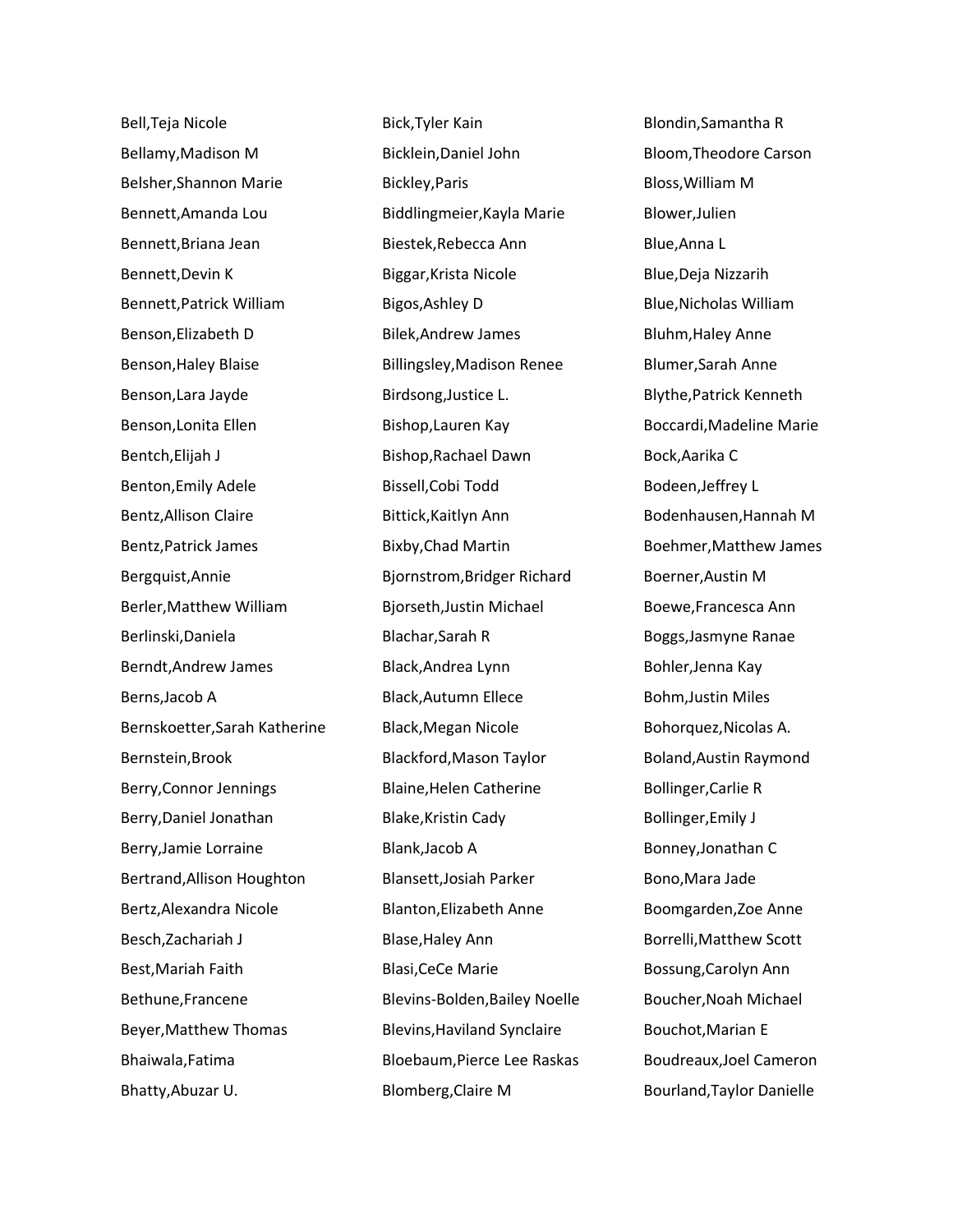Bouton,Alyssa Paige Bowman,Tyson Rashad Bowman,Zoe Dorian Boyd,Bryce Laseter Boyd,Nellie Katherine Boyice,Larissa Tianna Brachmann,Kevin Joseph Brackeen,Jesse Andrew Neil Bradley,Lauren Nicole Bradshaw,Alex Jerome Bradshaw,Lillian M Brannan,Allison Claire Breihan,Amelia Josephine Brekrus,Rachael Anne Brennan,Daniel E Brenner,Caitlin M Brenner,Evan W Bresette,Amelia Jane Breshears,Samuel Schafer Brewer,Dakota Noel Brewer,Haley Mari Briceno,Maria Jose Brickey,Justin Phillip Bridge,Gabrielle Nicole Bridgeman,Hesston Charles Bridges,Emilie Anne Grace Brink,Benjamin M Brinkmann,Rachel Marie Bristle,Colin Evan Britton,Hannah Lee Britzmann,Bradie Howell Broadway-Smith,Shelby Michael Rose

Brock,Haley M Brodersen,Michelle Rene Broker,Jacob M Brons,Sabrina Louise Christina Bronsky,Cassandra H Brooks,Halley H Brooks,Jacob Alan Brooks,Margaret Brookshire,Samuel E Brower,Olivia Cecile Brown,Aaron Daniel Brown,Abigail Gibbons Brown,Carly Ann Brown,Dakota Kelley Brown,Kailey A Brown,Katelyn Marie Brown,Lauren Kristen Brown,Luke Andrew Brown,Molly G Brown,Samantha Jean Brown,Suzanne Lawton Brown,Tishaura Brownfield,John Christopher Brownfield,Valerie Elizabeth Browns,Landon T Broyles,Jennifer Joy Brunk,Natalie Marie Brunnert,Christine Elizabeth Bruntrager,Ellen Johanna Brusick,Maddilyn Joy Bryan,Claire Constance Bryan,Elizabeth Rose Bryant,Harper Ann

Buchanan,Charly Scout Buchanan,Corey James Bucher,Angela Lynn Buchheit,Jackie Buckallew,Megan Marie Budd,Alexander James Budde,David Michael Buikus,Michael Robert Bujewski,Allison Renate Bunkers,Marianna Erika Bunting,Elias Johnathan James Burcham,John Christopher Burcke,Andrew James Burdine,Kyle R Burgdorf,Kayla Breann Burgess,Sawyer King Burke,Carson Ferrell Burke,Sean Robert Burke,Sophie M. Burnham,Konner P Burns,Lucas Mitchell Burns,Maryn Rose Burr,Seiler T Burris,Grace Elisabeth Busch,Mara A Bush,April Ann Bush,Jacob Paul Bush,Rachel Christine Bushman,Sabrina Lynne Buske,Anna M Butcher,Nathan A Butera,Emily Jane Butler,Natalie Johanna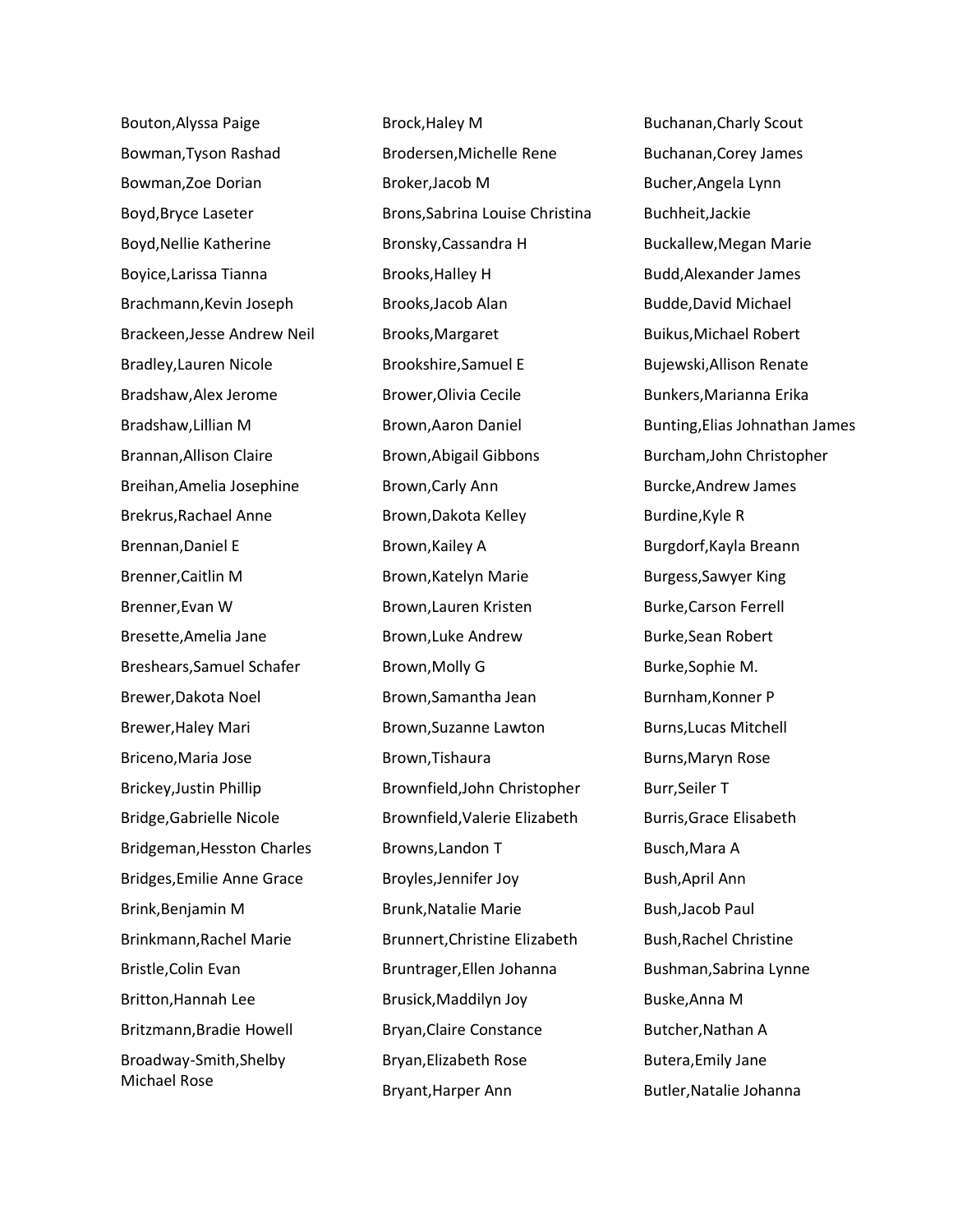Butler,Queen Monique Butler,Truman J.G. Buysse,Tyler Jon Byars,Aliya Nicole

# **C**

Cade,Morgan Alexis Cahill,Shannan Marie Cain,Dylan Marcus Cairatti,Tony Cajandig,Hannah Grace Calandro,Daniel Joseph Caldo,Paul Deguzman Calhoun,Maureen Paige Callahan,Michael Connor Callaway,Matthew C Callis,Anna M Callistein,Dylan A Campbell- Jones,Ida Victoria Campbell,Amanda Kay Campbell,Anna Marie Saltamachia Campbell,Casey Marie Campbell,Cassidy Marie Campbell,Emily Dawn Campbell,Julianna Mae Campbell,Kaylin N. Campbell,Therese Lauren Candela,Dominic M Candela,Madison Leigh Cannavino,Matea Kathleen Canty,Benjamin Patrick Cao,Zhuo

Cape,Hayley Elizabeth Capkovic,Brittany Ann Cappetta,Alexandra Nicole Cardoza,Nicholas Adan Carlisle,Casey Renee Carlson,Camryn C Carman,Natalie Ann Carney-Anderson,Candice M Carney,Kayla Rose Carns,Katherine Elaine Carpenter,Jacob Michael Carr,Isabella A Carranza,Jesus Alejandro Carson,Justin Gabriel Carter,Aaron J Carter,Collin P Carter,Emily Marie Carter,Samantha Joe Caruso,Nicholas Peter Caruso,Sophia Elizabeth Caruth,Fallon Chioke Cary,John E Casey,Jack P Cash,Jessica Lynn Cash,Kirsten Elizabeth Cassimatis,Caitlyn Marie Cassimatis,Thomas Michael Castiller,Brendan Nicholas Castillo,Samantha Lynn Castro,Andrea Alexandra Castro,Chase Steven Cation,Joseph John Caton,Madeline Grace

Cavaiani,Jacob Cavalco,Alexander James Cazares,Angelica Susana Cebulko,Jacob William Cecil,Elliot Gray Celmer,Christian Michael Ceriotti,Maria E Chadha,Shaan Cadwallader Chaffin,Hannah E Chaiken,Spencer Reed Chambers,Bryn Alexandra Chapman,Allyson Marie Chastain,Kamryn Sue Chatterton,Claire Allen Chau,Christina Chen,Chi Chen,Rui Chen,Yi Chen,Yunxi Cherre,Gabrielle Rose Chervitz,Brian Conor Cheslock,Kara Elizabeth Chesnutt-Perry,Osha A Chetney,Kaitlyn Elizabeth Chiarelli,Evan Charles Chinnis,Connor Christian Chippendale,Allison Rose Choi,Myung Sim Choma,Nicholas John Choma,Rachel Lee Chott,Roselie Mary Chrismer,Dylan Christopher Christensen,Chelsey Jenelle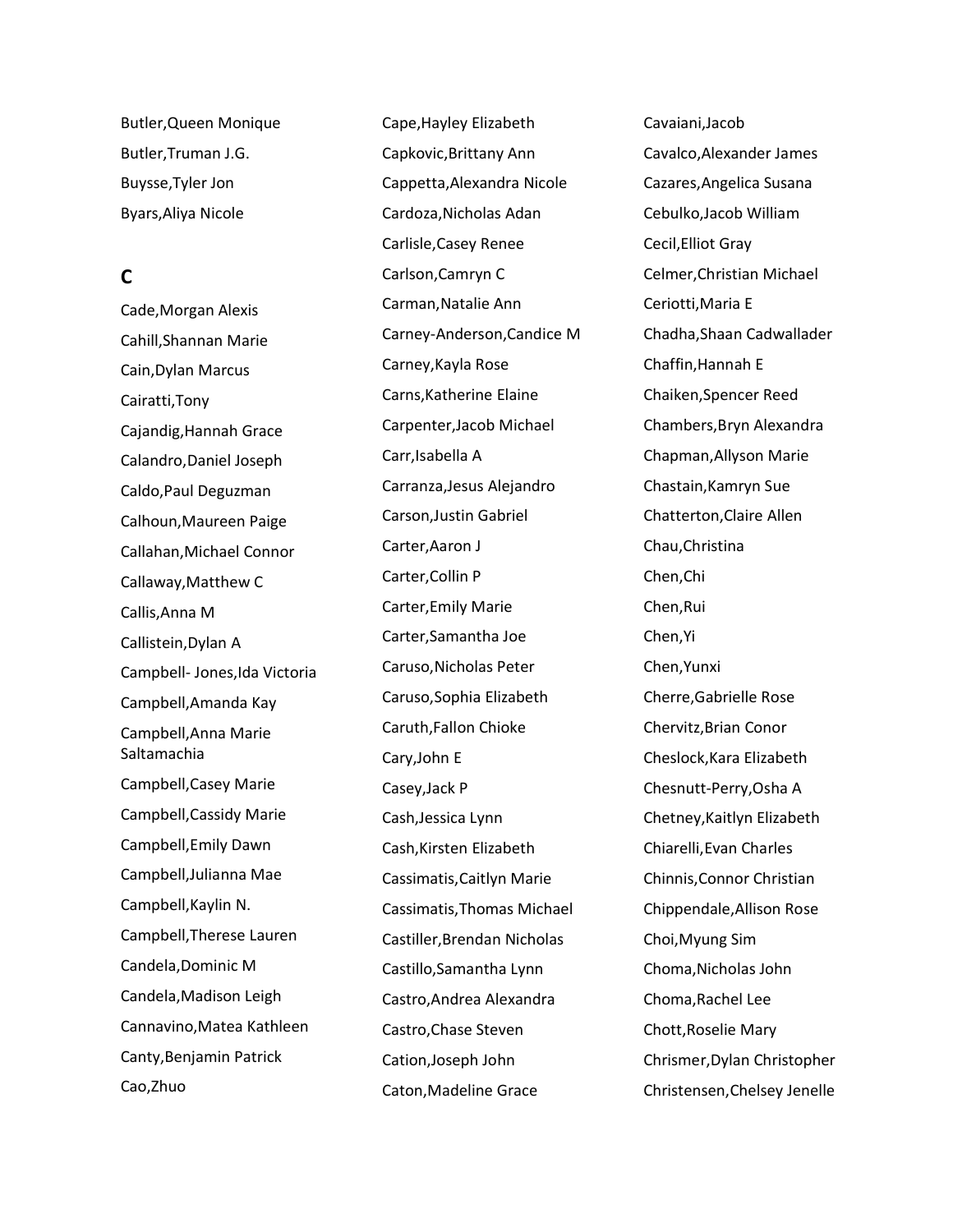Christy,Sarah Marie Chun,Catherine Ciaramitaro,Nicholas Raymond Cilek,Jillian Paige Clanin,Benjamin B Clapp,Daniel Augustus Clark,Fionna D Clark,Hannah Kathryn Clark,Kadie S Clarke,Madeline May Clarno,Natalie Danforth Clausius,Madison Dee Clawson,Ciara Lain Clay,Kameron Levi Clayton,Carly Jo Clayton,Kaylee Jean Clemens,Kate Lee Clemetson,Sierra Christiana Clinkenbeard,Anne Katherine Clutter,Jeffery Dane Cochran,Connor Robert Cochran,Emily Catherine Cochran,Karlee Elise Cockrill,Hannah Marie Coco,Anna Marie Cofield,Taylor Fonte Cogley,Sean Thomas Cohen,Adam J Coit,Lillian Grace Colbeck,Spencer David Colby,Claire E Cole,Adam Philipp

Cole,Arnold Collier,Danielle Renee Collins,Emily Paige Colville,Waverly Tan Compton,Grace Ellyn Compton,Rose Eileen Conard,Bailey Marie Conger,Kaylie Brianna Conley,Grace R Connelly,Joseph Michael Conner IV,George Julius Conner,Kyle Richard Conrad,Rachel Faith Contreras,Adianis Conway,Carolyn Elizabeth Cook,Luci Cook,Maxwell J Cook,Nicholas Thomas Cook,Zachary Alexander Cool,Kyle Phillip Coonrod,Emily Marie Cooper,Casey Elizabeth Cooper,Ian Grayson Henry Cooper,Lydia Mae Cooper,Madelyn Paige Cooper,Marcelese Charlie Copat,Sofia Marcela Copeland,Sean Thomas Copenhaver,Ryan Alan Corder,Morgan Scott Corder,Nicholas R Cordia,Madeline Grace Corica,David

Cornwall,Kathryn Marie Corretjer,Nicohl M. Corrigan,Jennifer M Cortez,Adriana Haley Cosgrove,Benjamin James Cossey,Morgan Leeann Coulter,Thomas Norman Count,Logan Steven Coveney,John Alan Cowell,Courtny Allison Cox,Alexis Nicole Cox,Alyssa Ann Cox,Ashley C Cox,Brian Dean Cox,Crystal Lynn Cox,Hailee Ranee Cox,Samantha J Cox,Sarah Ashley Crabb,Megan Elizabeth Crader,Erin Mae Craig,Garrett R Craigg,Rebecca Noel Crane,Caroline E. Crank,Elizabeth Anne Craven,Alec John Criss-McKellar,Darielle Leilani Cronley,Patrick James Crouch,Meredith Anne Crow,Melanie Katherine Crowder,Zola Jo Crowley,Chandler J. Crowley,Margaret Kendall Croxville,Kimberly Ann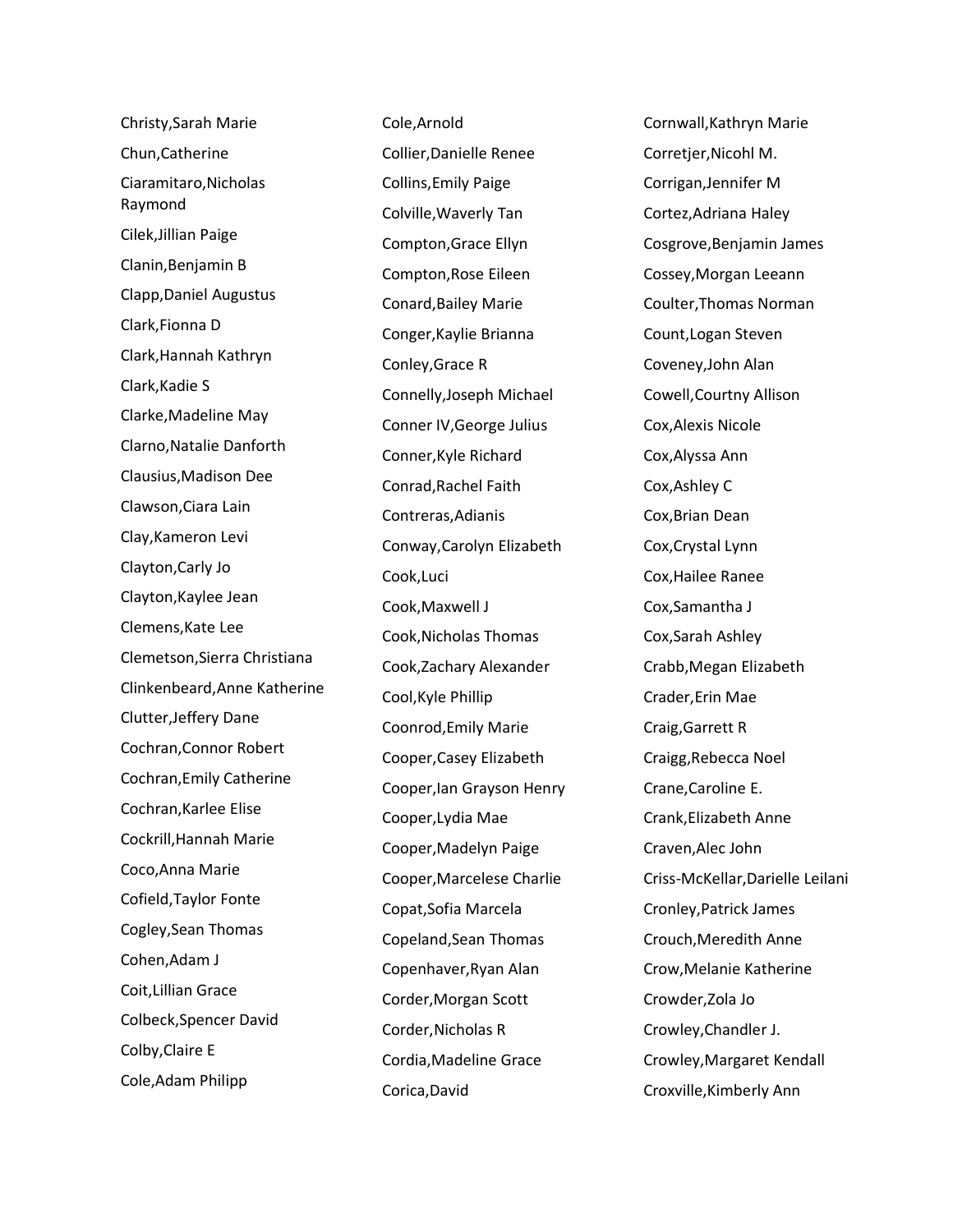Cua,Kathryn Rose Culbert,Maxwell Doran Culley,Zachary C Culwell,Manuel Lee Cundiff,Jack Cunningham,Aziza M. Cunningham,Taylor Mercer Cupp,Mason Michael Curl,Bradley Robert Curland,Brianna Helen Curtis,Corinne Elizabeth Cushing,Kellen Michael Cutolo-Ring,Alessandra Cara Czopek,Madison Taylor

### **D**

D'Amico,Sarah Emily Dabney,Lakelyn Kennedy Dade,Christopher Michael Dagenais,Megan E Dahl,Joshua W Dahl,Shannon Lindsey Dakich,Connor Thomas Damolaris,Jaclyn Elyse Danner,Kurtis James Danto,Samantha Emily Darrah,John P Dart,Megan Christine Dattilo,Maxwell Joseph Daub,Lucas Daubitz,Jefferson Lee David,Brendan Michael Davies,Sophia E

Davis,Alana Simone Davis,Brooks Thomas Davis,Camden H Davis,Carrie Lucile Davis,Erin M Davis,Luke Campbell Davis,Matthew Paul Davis,Nathaniel William Davis,Stacie Kimberly Davis,Trentynne L Daw,Alexis Taylor De Boer,Ian H De Oliveira,Luana Farias Dean,Daija Shalace Deaver,Hannah D. DeBolt,Siena E Decker,Olivia C. Deckert,Elizabeth Josephine Dee,Caroline Marie Deghelder,Ethan H DeGuire,Arthur Dehr,Nicholas John Deimeke,Gabrielle Angelique Deimeke,Mikaela Marie Deiparine,Isabella Nicole Deitelhoff,Sarah Colleen Dejarnette,Alyssa Rose Dejonge,Chandler Allen Delano,Mary Eileen DeLano,Molly Kathleen Delin,Sydney Jane Deloach,Nicholas DeLucia,Spencer Elyse

Dempsey,Herbert Dominic Derosa,Theo Alexandre Derry,Nora Coates Desai,Avi Buddy Deutsch,Kevin Louis DeWeerd,Madison Jae Dewey,Dillon A Diao,Junwen Dicarlo,Andrea Monet DiCarlo,Nathan Joseph Diederich,Mallory Julia Diemler,Katherine Jean Diers,Grace E Dietrich,Hannah N Dietz,Brianna Ashley Diewert,Zachariah Jackson Dillon,Grace Elizabeth Emelia Dilse,Gage Mellor Dinwiddie,Riley Lane DiSanza,Alexander Ford DiSilvestro,Mia Dolores Dismer,Colin James Dismond,Lauren Nicole Distler,Logan Dittmer,Grace Marie Dix,Melanie Richelle Dixon,Gage Michael Dixon,James Bohannon Dixson,Faith Nicole Doak,Zachary A Dockins,Alexandra E Dodge,Jessi Kaitlyn Doering,Tyler Payne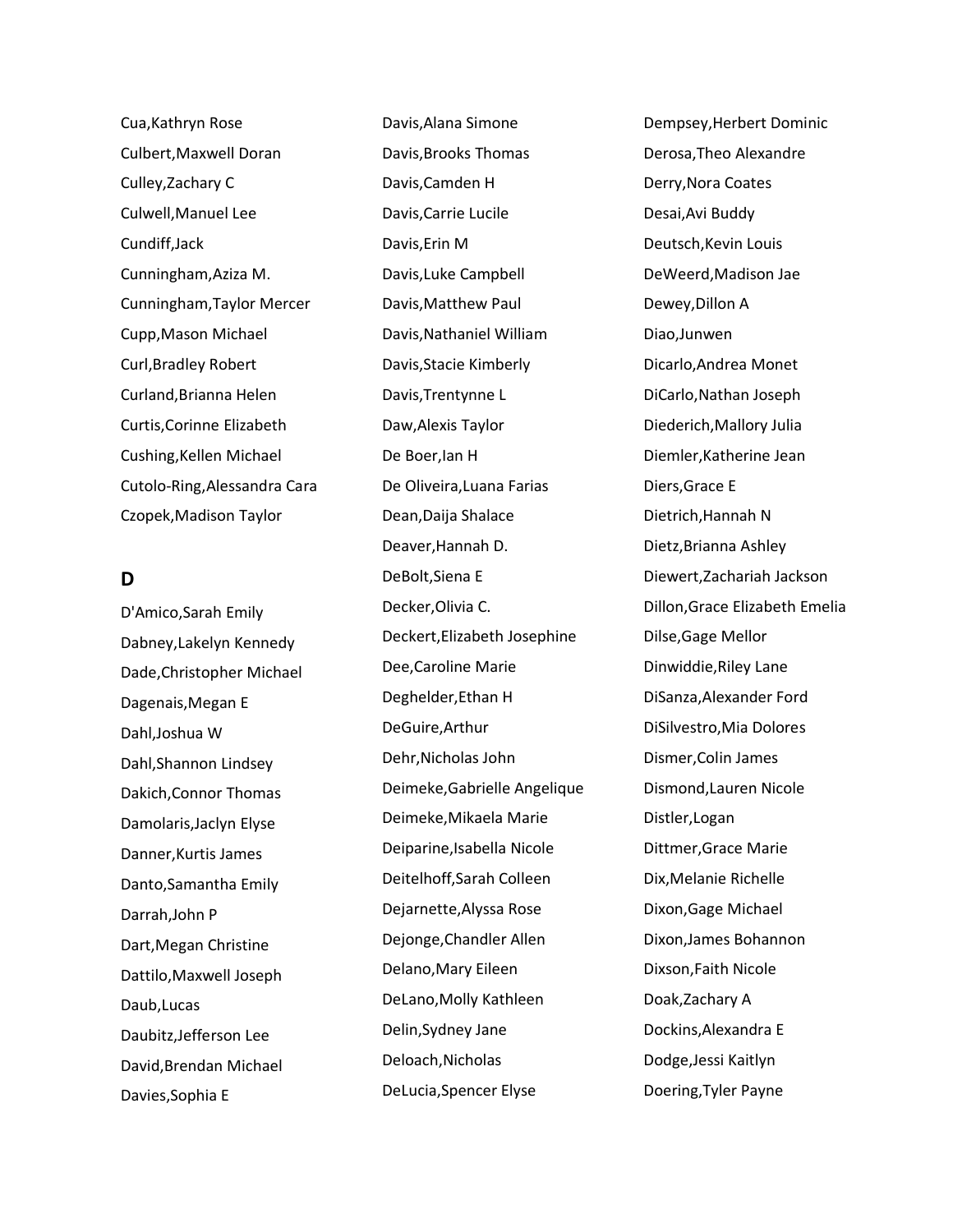Doherty,Abigail L Doherty,Hannah Lee Doherty,Joseph Robert Dolan,Colin Christopher Dominguez Salinas,Michelle Anaid Dominguez Salinas,Mitzi Ariadna Dominguez,Aldo Gregorio Dommaraju,Shravan Rama Donald,Chloe E Donavon,James Patrick Donavon,Samuel L Dong,Qingyao Dong,Ying Donnelly,Kathryn Elizabeth Dore',Adam Louis Dorgan,Madison Shelly Dorow,Tanner James Dorrian,Blythe Elizabeth Doser,Darian D Doss,Celine Michelle Doss,Mariah R Dossett,Kaitlyn Christine Dossey,Kelsey Eileen Doubet,Jordyn Renee Dougherty,Bailee Lauren Dougherty,Kelly Jill Douglas,Jacob Mitchel Douglass,Maddie Downing,Lucy Kendall Doyle-Barker,Levi Tyler Drainer,Lauren

Drake,Isabelle Catherine Draper,Kelly Marie Drewel,Mikaela Alexandra Drexler,Alex Matthew Drummond,Elizabeth Elaine Dryer,Ross Michael Dullard,Connor John Duncan,Andrew Lawrence Duncan,Kennedy FIera Duncan,William Ross Dunham,Elizabeth Paige Dunkmann,Madeline Jayne Dunn,Caroline Marie Dunn,Dustin Michael Dupree,Christine Anne Durant,Samantha Joan Durr,Stephanie Anne Dwyer,Ethan Cole Dysart,Lydia Louise

## **E**

Eagan,Josh M Earley,Ross Andrew Early,Shania L. Easley-Mahaffey,Hunter Morgan Easterling,Jazzmine Easton,Kendra Shephard Eaton,Amanda Michelle Ecoffey,Cullen Thomas Edelstein,Natalie Ruth Edgar,Jessica Linne Edmiston,Marissa D

Edwards,Jacob Lee Edwards,Lillian Christine Egan,Leah K Ehler,Madelyn Kay Eilers,Briley A Eisley,Addison Christopher Eisterhold,Amber Nicole El Buri,Jude A Elbendary,Tarek Alaa Elbert,Emma LeAnn Eldred,Emma Kate Ellenberger,Laura Elizabeth Elliott,Grace Caitlin Ellis,Aiden Conrad Ellis,Brock Anthony Ellis,Sydney Ellzey,Annie Jordan Elmore,Marcus Wayne Elsey,Caroline Adele Elsey,Haydn S Emery,Brooke Elizabeth Emms,Ashley Elizabeth Engel,Connor Mathew Engelage,Allison Kendell Engelman,Hannah Noel Enubuzor,Catherine Chioma Erickson,Davis Donald Monhollon Erickson,Stephen Michael Erneste,John Ernst,Dallas Richard Esposito,Brianna Rose Estep,Andrew J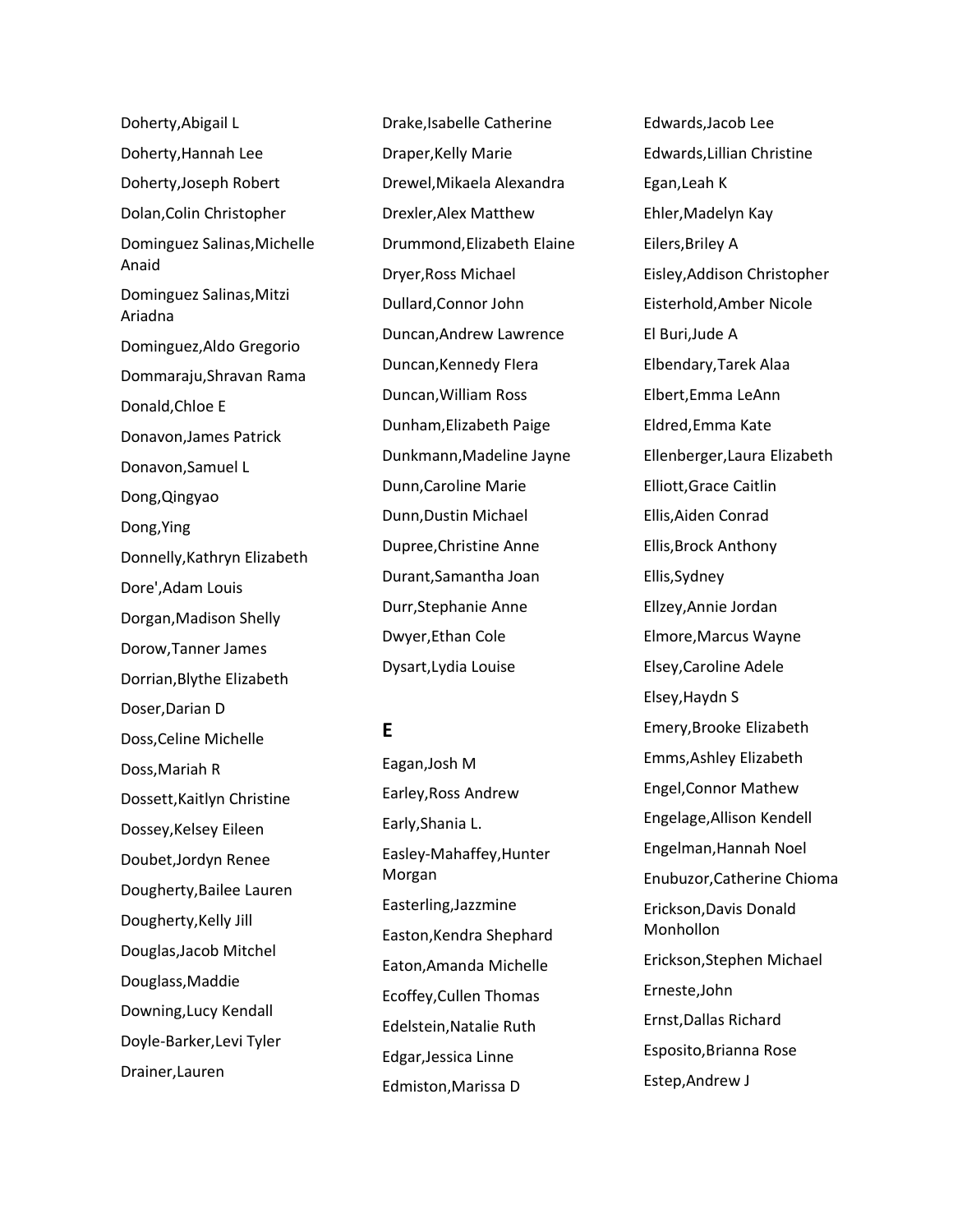Estonactoc,Athena Elaine Etzold,Breanne Dee Evans,Amanda Mae Evans,Daniel Blake Evans,Kimberly Rose Evans,Taylor A Everett,Kayla Marie Eversman,Charles G Everson,Bridget Jean Ewing,Sabrea Fay Ewy,Ryley Belle

## **F**

Faber,Jacob James Faerber,Jennifer Leigh Fahey,Hannah Elizabeth Fahr,Olivia Marie Faiella,Sophia Pinquet Famuliner,Shannon Noel Fangmann,Ryan Nicolas Fansher,Andrew Thomas Farbisz,Brianna R Farhadi,Ali Sina Farley,James William Farmer,Brooke L Farmer,Erin Tempe Farnan,Kyler Joseph Farr,Zoe Farris,Abigail Renee Fasbender,Hannah Shayne Faust,Morgan Riley Feagan,Hannah Christine Federspiel,Alexandra Nicole Fee,Jenna Rae Feehan,Emily Katherine Feigen,Madison Lorraine Feinberg,Daniel Joseph Feist,Jacob Samuel Feito,Maxwell Ward Felten,Courtney Elizabeth Fenton,Delaney Jolynna Ferguson,Elizabeth Rose Ferguson,Jessica Chelcie Ferguson,Kathryn A Fernandez,Lorena Rachele Ferreri,Joseph James Ferris,Raymond Matthew Fettig,Hannah C Fiedler,Chelsea Lauren Fields,Clarabelle Aurelia Fiesta,Natalie Kaiulani Fife,Elizabeth Grace Filer,Christopher Michael Filippone,Isabella Kay Filley,Madison Audry Finck,Elizabeth Jane Fink,Rebecca Erin Finke,William Charles Finley,Jacob Alexander Finn,William James Finnegan,James Arthur Finnegan,Samuel David Finney,Kathryn Marie Fiordelisi,Anna Maria Fischer,Chelsea Rae Fischer,Mary Margaret

Fisher,Adam J Fisher,Ariel Flanders,Abigail Rose Fleming,Lauryn Leiko Fletcher,Elizabeth Ann Fletcher,Heather Rose Flinchpaugh,Michael C Foeller,Laney Marie Foley,Clare Ann Foltz,Ryan Michael Fonville,Sidne Elise Forbes,Samuel Patrick Forrest,Carter Koch Forte,Ethan K Fortner,Brooke A Fortune,Matthew T Foster,Hannah Blu Foster,Jessi Nicole Foster,Kelli N Foster,Rachel A. Foster,Savannah Destiney Foti,Tessa Drapcho Fountain,Alexis Leigh Fourie,Johan Fowler,Kenedee Marie Fox,Alex L Fox,Diana Marie Fox,Margaret Elaine France,Hannah M. Francka,Baylee Anna Frank,Nicolette Marie Franke,Emily Michelle Franke,Michael Shawn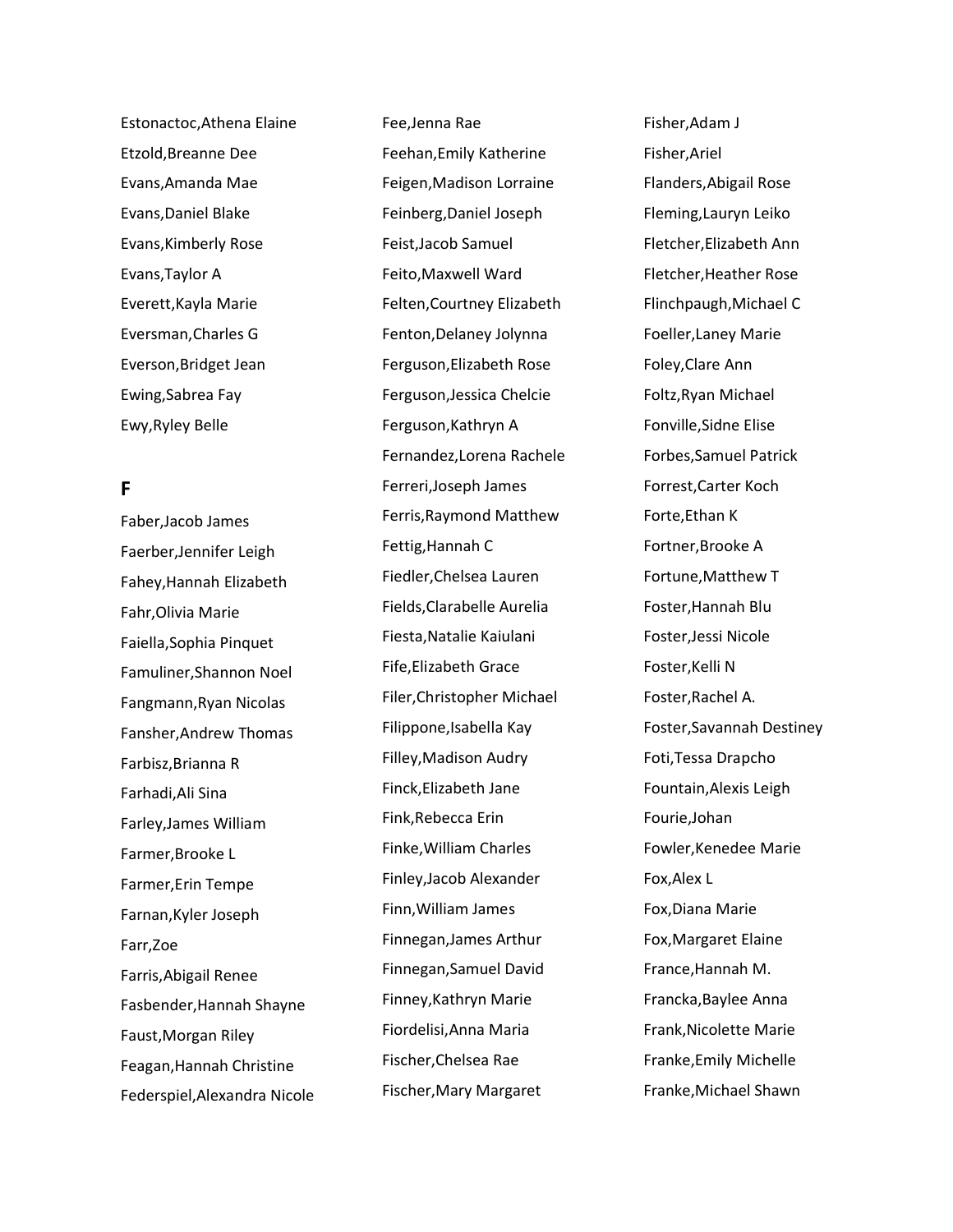Freeman,Jordan Robert Freeman,Kora Mae Freiburg,Lauren K. Frein,Andrew Stephen French,Thomas Ernest Frerking,Caleb Joseph Frerking,Kaitlyn Jackson Freudenberg,Molly Claire Freund,Katherine A. Friedland,Madeline Claire Friend,Ally Jensen Frimel,Joseph Merino Froderman,Jennifer Rose Frook,Evan J Frost,Joshua Cameron Frumkin,Edward Lawrence Fry,Laura Elizabeth Frymire,Heloise Kay Fuemmeler,Bryce D Fuentes,Andrea Sofia Fuller,Brett Michael Fuller,Sarah Nicole Furtick,Amanda Elizabeth Fusillo,Catherine Elizabeth Fussell,John A. Fussner,Hannah M Futch,Nicole Ashley

## **G**

Gage,Hannah Christine Gage,Madesen Breanne Gahl,Martha Trauth Gaines,Sarina

Gajagowni,Saivaroon Goud Gajan,Peyton Elizabeth Galey,Madison M Gallagher,Aileen Anne Gallagher,Grant R Galvin,Alexander Charles Gamlath,Isuru C Gann,Lauren Sherwood Mei-**Ting** Gannan,Kylie Jane Ganninger,Jack Thomas Gannon,Ryan McDonough Gao,Matthew Z Gao,Tiying Gapski,Paige E Garabrandt,Daniel Eugene Garbs,Mason Michael Garcia,Alyson P Garcia,Angie Julieth Garcia,Jessica Lynn Gardella,Madeleine Gardner,Alex Joseph Gardner,Sydney Paige Garg,Arun Garling,Cassidy Brooke Garrett,Amanda Elise Garrett,Cheyenne Autumn Garrett,Kaylee Marie Garrett,Olivia Jane Garrison,Olivia Grace Garrity,Ethan Thomas Garrity,Liam M Garzon Ruiz,Maria Jose

Gasca,Zachary Alexander Gascoigne,Emily Alexandra Gassel,Haley Joanne Gassman,Emma France Gassmann,Gabriel E Gatten,Lucas Daniel Gatten,Natalie Rose Gattuso,Kristin Nicole Geary,James Jackson Gedwill,Hannah Marie Gee,Danielle Lorraine Geed,Kierin Amanda Geisinger,Thomas Andrew Gender,Jamie Patricia Gentile,Alexandria Nicole Gerheart,Amber Lynn Germino,Mackenzie A. Gerstenecker,Gina M Gerstner,Kale Michael Gesling,Riley Chance Gibbons,Taylor MacKenzie Gibson,Logan Steven Giddens,Madison Alane Giefer,Josie Ann Gienke,Ben Eric Giglio,Madison Rose Gilbert,Mitchell V Gilbert,Nicholas John Giles,Garrett T.H. Gilkey,Kai Njeri Gill,Jacob Damon Gill,Jonathan Jabez Gillen,Caius Martin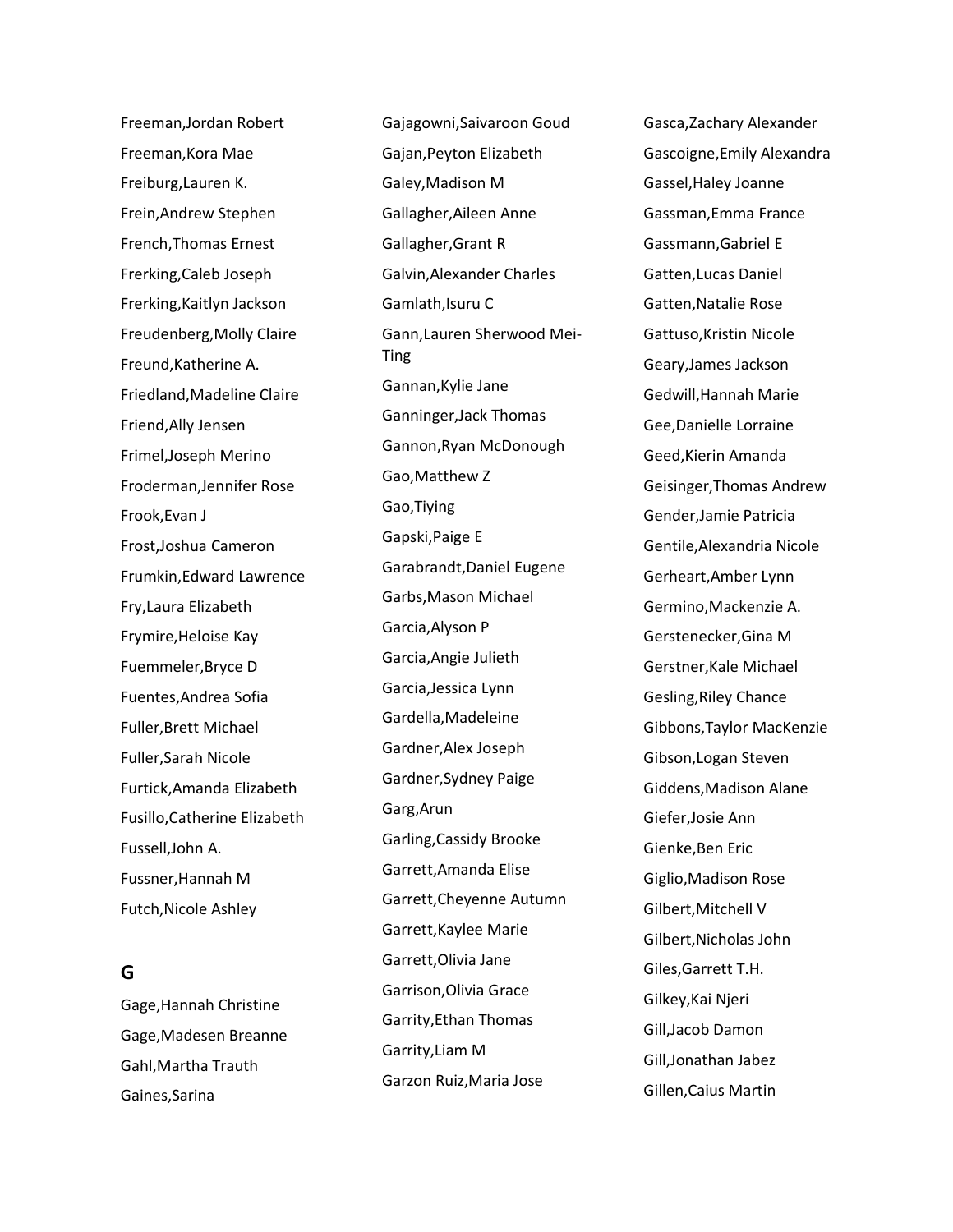Gillen,Micala Fae Gillespie,Morgan Alexandra Gilmer,Sarah Elizabeth Ginos,Thomas Gregory Givens,Karissa Imani Gizaw,El Lema Gjata,Joseph Matthew Glab,Terra Rose Glander,Grace Olivia Glazier,George P Gleeson,Jenna Rose Gloe,Emma Marie Glorioso,Anna M Glover,MacKenzie Diane Glover,Matthew Garrett Gmelich,Andrew Joseph Gneuhs,Keelan Mackenzie Gnibus,Georgiana Rose Godar,Melissa Elizabeth Godas,Nicholas John Godier,Kelsey L Godwin,Zoe Colleen Goedeker,Samuel Goedrich,Hannah E Goehman,Blake Michael Goetter,Kristen M Goetz,Justin Goldman,Anna Grace Gomez,Paul David Gonzalez,Sophia Michelle Goodman,John Paul Calvin Goodrich,Ellen Rose Goodwin,Kyle Steven

Gordon,Andrea F. Govreau,Alexis Anne Graczyk,Ashley M Graham,Connor Joseph Graham,Lindsey Elizabeth Graham,Matthew David Graham,Patrick Grant,Cameron G Grant,Kristin Lindsay Grant,Zachary Rudolph Grantham,Kyle A Grantham,Ryan Christopher Grasher,Cody Lenn Grau,Saylor Elizabeth Graul,Emma F Gray,Audrey Lorraine Gray,Dane H Gray,Dean Maurice Gray,Randy Michael Grayson,Olivia Ann Greco,Nicole T. Green,Amie Elizabeth Green,Brooks Phillip Green,Matthew Lee Greenan,Kimberly Ann Greenberg,Skyler J. Greene,Sara Celeste Greenwell,Olivia Marie Grega,Austin Joseph Gregory,Alyssa Mackenzie Gregory,Brittany Aliyah Gregory,Wyatt Thomas Grellner,Tyler J

Gremmel,Brian Greubel,Andrew Robert Griese,Kate Christian Gritzmacher,Talia Gina Gronauer,Margo Kayser Gronniger,Haley E. Groom,Ryan Michael Groppe,Emily J Grossman,Emma Elizabeth Grossman,Jenna Elizabeth Gruber,Amanda P Gruenberg,Ashley Ilyse Gruender,Sheldon Lewis Grullon,Karla Alejandra Guadagnano,Josie Ann Guan,Sijia Guariglia,Isabel R Gubelman,Jordan William Guberman,Lisa Nicole Guerdan,Luke Michael Guerrero,Tyler J. Guinn,Abagail Kay Gunawan,Kevin Zachary Guo,Jianing Gupta,Simona Gusewelle,Owen B Guthrie,Allan Edward

#### **H**

Haas,Kyra Calais Hacker,Kiley Diane Hackett,Andrew Louis Hackett,Dalton J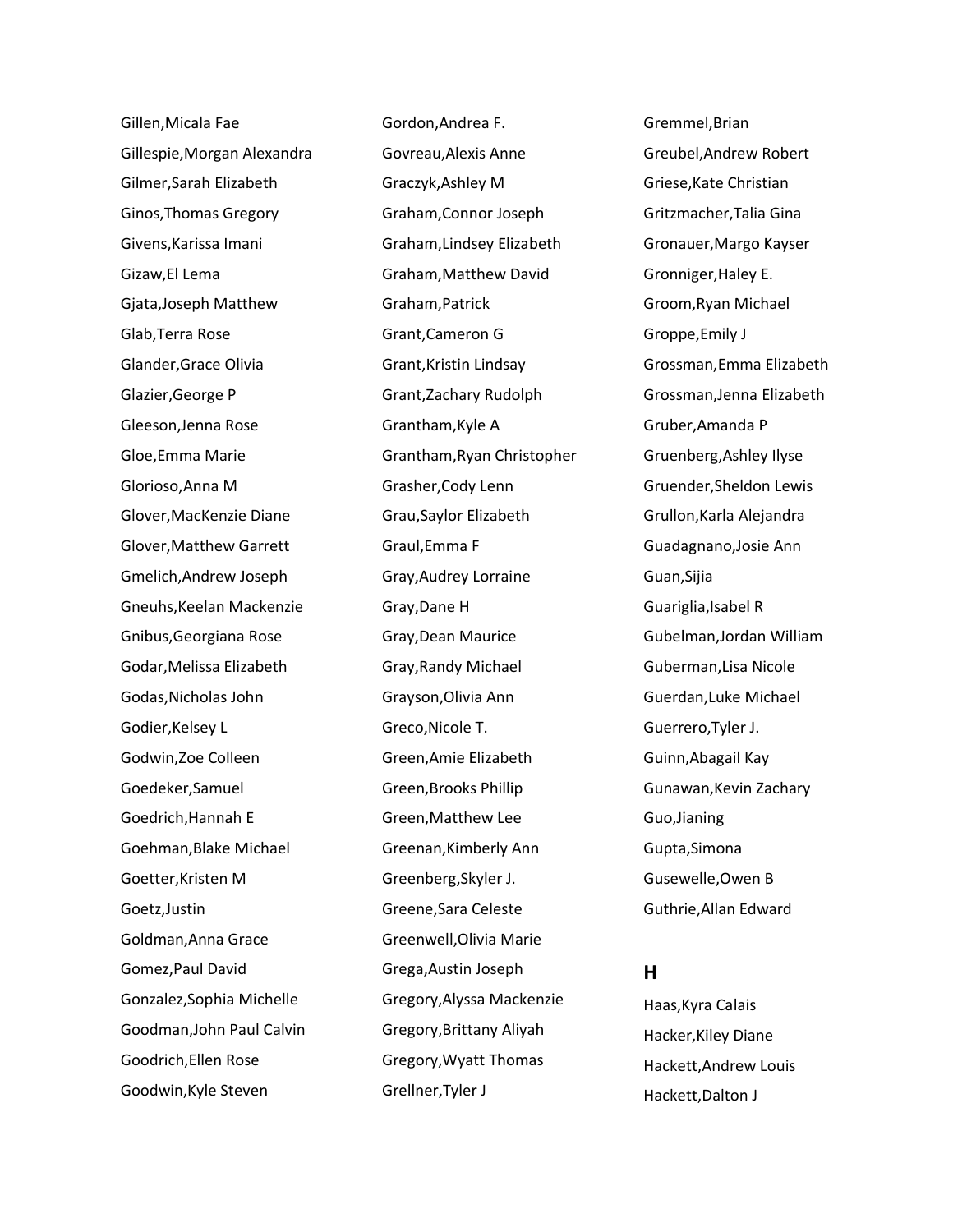Hackett,Gina Marie Hackworth,Alex Michael Haddock-Cruz,Victor Fernando Hader,Samuel Lawrence Hadfield,Corey Austin Haeussler,Lauren M. Hafenstine,Jamie Nicole Hagedorn,Trent Joseph Hager,Jacob Howard Haggerty,Victoria Ann Hagstrom,Ashley Marie Hahn,Kayla M Haigh,Marilyn Hayes Hairgrove,Courtney Hale,Emma S Hale,Jackson Thomas Hales,Paul Austin James Hall,Alexis Elizabeth Hall,Brendan Patrick Hall,Hannah Elizabeth Hall,Kaitlin Morgan Hall,Trent Jason Hallam,Sarah Hallman,Taylor Gray Halpin,Celia Mae Halwaji,Elias Amir Hamacher,Mackinnley Erin Hamilton,Asa Lee Hamilton,Caitlin Mary Hamilton,Jesse S Hamilton,Madi Anne Han,Kyungwoo Han,Nicholas Kheejang

Handley,Jake Maloney Hanebuth,Kaylee Michelle Hanna,Megan Elizabeth Hannemann,Emily Elise Hansen,Julia R. Hanske,Sarah Elizabeth Hanson,Cole Francis Hanson,Katherine Mary Hantak,Victoria A. Hanus,Andrea M Hao,Xiaoyi Happe,Alexis Marie Haralson,Warren Godfrey Hardesty,Aubree Judith Harff,Katie M Harig,Joseph Edward Harmata,Alexander Snyder Harmata,Diana Maria Harmon,Amira C Harmon,J.D. Harrington,Nicole Marie Harrington,Taylor Michelle Harris Vilona,Brittany Alyssa Harris,Justin Michael Caleb Harris,Kennedi Danielle Harrison,Holly Rebecca Hart,Shelby R Hartenbach,Grace Ellen Harter,Rachel L Hartley,Alexander Liggett Hartlieb,Hannah Marie Hartman,Nathaniel Abel Hartnagel,Libby Pfeifer

Hartrup,Briar Makay Hartz,Morella Kay Harvell,Austin Scott Harvieux,Hannah Haselhorst,Sarah Yelena Haskell,Brandan Lester Hasler,Andrew Edward Hatchard,Forrest Hatt,Shannon Elizabeth Hatzigeorgiou,Julia Christina Hauser,Jaime E Hausman,Alexander Charles Haussman,Anna Claire Haux,Olivia J Hawkins,Casey Jay Hawkins,Kaylie Nicole Hawkinson,Brooklynn Diane Hawn,Alexander George Hayes,Allison Marlene Hayes,Campbell Claire Hayes,Ethan Howard Hayes,Katie Haynes,Jackson Brewster Hayward,Elias R Head,Jayla Aurielle Healey,Robin Cheyenne Heckner,Sierra Hediger,Erin Elizabeth Heffern,Sabrina Joy Hegeman,Phillip Christian Hehr,Rachel L Heidinger,Anna Elizabeth Heier,Cole T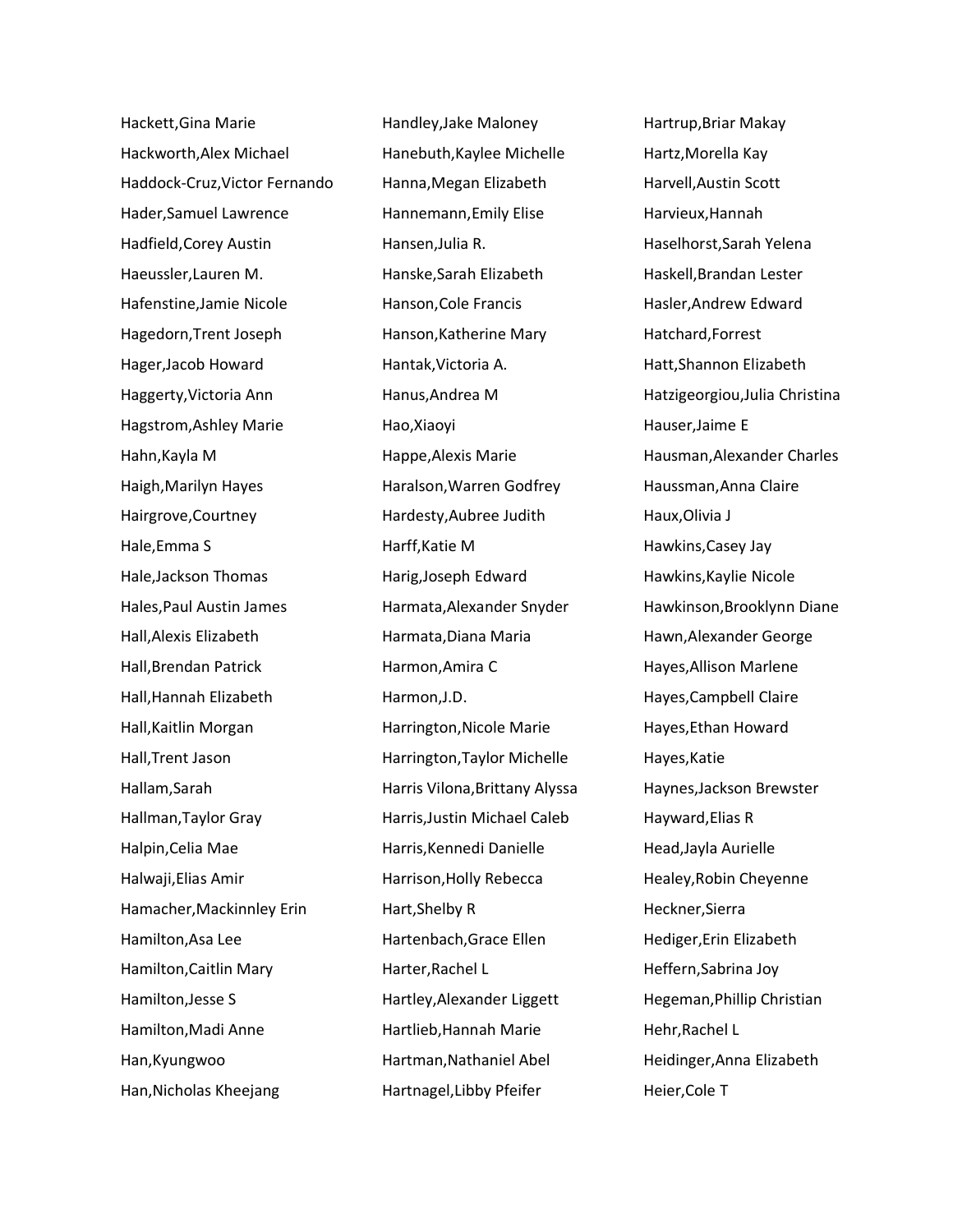Heigl,Lillie Joanna Heil,Sally Drew Heiman,Grace Anne Heimann,Cameron B Heinsohn,Victoria Marie Heinze,Marigrace C Heitert,Samuel Nies Helfand,Jacob Ryan Hellmann,Paige Christine Hellstern,Remy Sienna Helm,Gwyneth Kate Helmken,MiKayla Nicole Hemaya,Justine Nabila Hemken,Kyle L Hemme,Sarah Ayleen Hemmingsen,Lanie Alexis Henderson,Inlana Henderson,Tiana M Hendrickson,Casey Nichole Henke,Joseph Corey Hennin,Natalie Marie Henzler,Alyssa Noel Herman,Anna Hernandez,Joseph Michael Herr,Shelby Eileen Herrington,Ashlyn Christine Herrmann, Heather Joy Heruth,Hans Bridger Herwig,Maria K Hesse,Gabrielle Leigh Hessler,Nicole Catherine Hester,Kasaundra Lynn Heuer,Holly Christine

Heutel,Carolyn Vance Heutel,Christian Lee Hicks,Elizabeth Lane Higginbotham,Alexander Kent Hilbert,Hailey Jo Hiley,Jacob Todd Hill,Adrienne Marie Hill,Aja Renee Hill,Macy J Hill,Maya Marie Hill,Regan Theodore Hills,Madeline Elizabeth Hilotin,Elyse Marie Hinch,Thomas Jonathan Jackson Hinner,Garrett Walter Hinson,Sarah Nichole Hitchcock,Jonathan F Hoback,Patrick Harrison Hobbs,Lilian Jean Hochanadel,Hailey Marie Hodel,Lucia Lynn Hodel,Miki Florence Hodges,Baker Charles Hodges,Brandon Michael Hoedebecke,Liesel Estelle Hoeferle,Brooke Elizabeth Hoekel,George E Hoerr,Allison Paige Hoevelmann,Kaitlyn Hannah Hoffmann,Tyler R Hogan,Emily G Hohman,Colin Robert

Holden,Samuel Layton Holiman,Jackson B Hollingsworth-Santana,Dariana Hollomon,Amanda Rae Holloran,Emily Jean Holmes,Celeste Marie Holmes,Morgan Gail Holmes,Romia Monea Holt,Hannah F. Holt,Jensen Nicole Holzer,Melanie Margaret Honig,Cecilia T Hooper,Christian G Hooper,Sarah Gale Hopen,Kody Lane Hopkins,Andrew Scott Hopkins,Madyson Reid Hopkins,Melissa Nicole Hopkins,Paige Elise Hoppe,Natalie Grace Hora,Cameron Michael Horner,Kevin Joseph Hoskins,Elijah Theodore Housey,Emily Kathryne Howard,Loren Elizabeth Howard,Nathaniel Edward Howard,William Christopher Howell,Jared T Howell,Maria Therese Howes,Carson Lawrence Hu,Haiting Huang,Jinya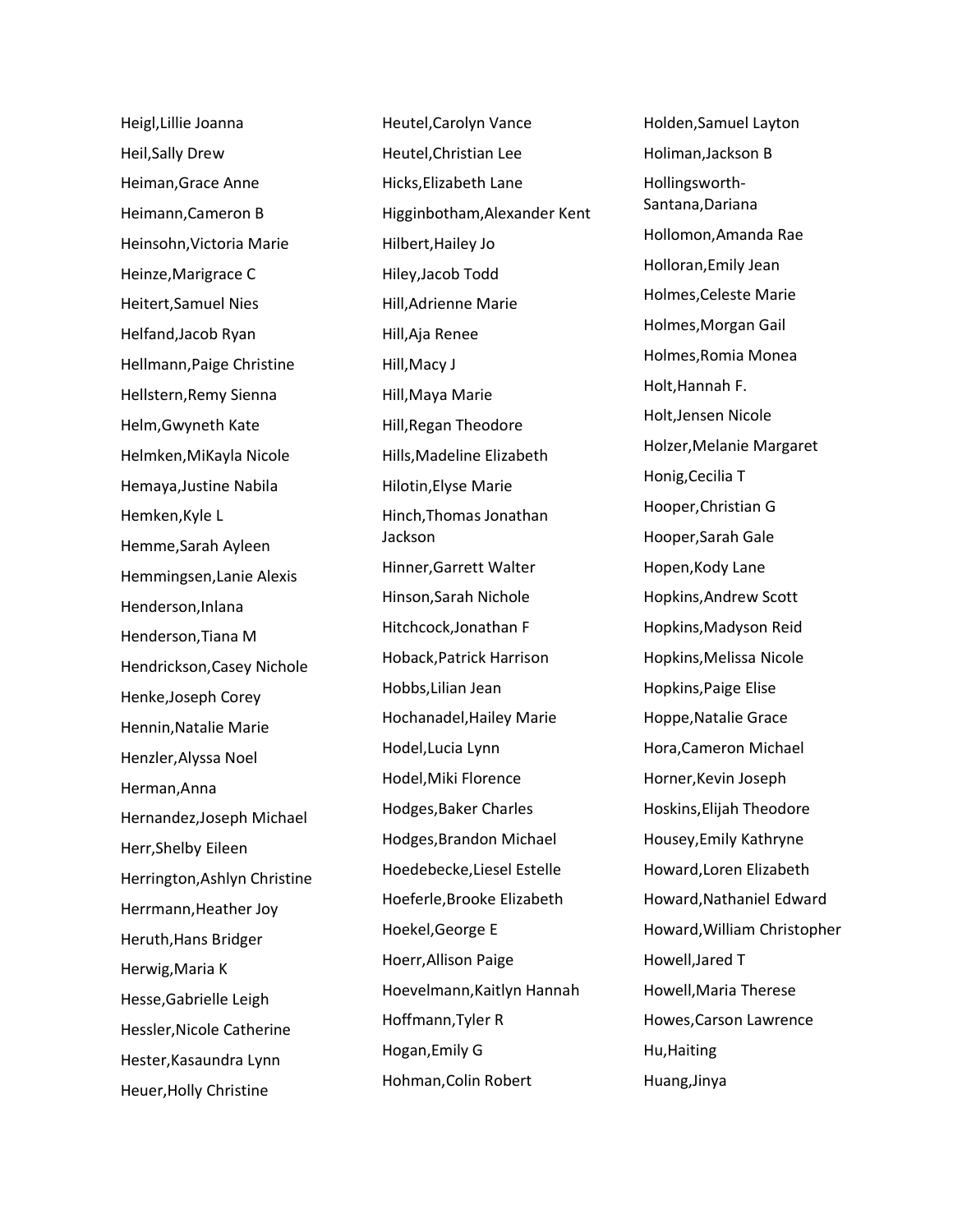Huang,Michelle Ming-Tze Hubbuch,Nicholas Lee Huber,Andrew Hudson,Baylee N Hudson,Matthew Ray Huffaker,Kailey R Huffman,Anna Gwen Hughes,Allison Marie Hughes,Colin P Hughes,Kara Michelle Hughes,Mark Evan Hughes,Sierra Marie Hulett,Caitlyn Marie Hulse,Jack L Hummel,John William Hunsaker,Alyssa VeSean Hunt,Audrey Lee Hunt,Evan Michael Hunt,Olivia R. Hunter,Selena Victoria Hunzeker,Zachary Erin Hurwitz,Kelsey Nicole Rhein Huskey,Leah Nicole Hussain,Najeebah Sarah Hussain,Nakiya Hussey,Ethan Thomas Hutinett,Catherine Lillian Hutto,Steven Earl Hynes,Lauren Suzanne

## **I**

Ilis,Shammai Melissa Ingberg,Brian Thomas Inglisa,Elizabeth Catherine Inslee,Madeline Rose Iqbal,Hamza Ireton,Aidan Kellis Irmen,Jacob P Isaak,Matthew Gregory Isenberg,Nate T Ismail,Wan Nur Khairunnisa Ismert,Gabrielle Anne

### **J**

Jackson,Maya Muldoon Jackson,Olivia Grace Jackson,Tionna Marie Jacobs,Austin Lawrence Jacobs,Bennett Glen Jacobs,Gabriella Brittany Jacobsen,Kristin Teresa Jacobson,Matthew James Jacolin,Aurore Jacques,Callyn Elizabeth Jaeckels,Beckie Jaimes,Karina Jajou,Angel Samir Jajou,Merna Samir Jansen,Hannah Rose Janssen,Alexandra Sharise Jaoudi,Anna Therese Jaudes,Tyler Robert Jayko,Meadow Louise Jenkins,Alexis Taylor Jenkins,Samuel W Jennings,Taylor S

Jeong,Ingyun Jermain,Zachary Phillip Jeschke,Paige Jess,Sadie R Jezewak,Clayton Paul Jhee,Seung Hwan Jiang,Jie Jiang,Yuejiao Jiao,Chengyu Jin,Danqi Job,Dayton Fields Jobson,Michael J Joerding,Daniel Lee Henry Joggerst,Sarah Kate Johansson,Carley Lane Johlie,Emma Katherine Johnson,Blair Elizabeth Johnson,Cece Johnson,Cole Alan Johnson,Derek C Johnson,Devon Brooke Johnson,Griffin Marshall Johnson,Jasmine-Kay J.L. Johnson,Jeremy Matthew Johnson,Julianna Cathleen Johnson,Kearra Nicole Johnson,Kyndra Lynette Johnson,Laurence Brendan Johnson,Lynsey Nicole Johnson,Makenzie L. Johnson,Rachel Marie Johnson,Rebecca Christine Johnson,Samuel Lee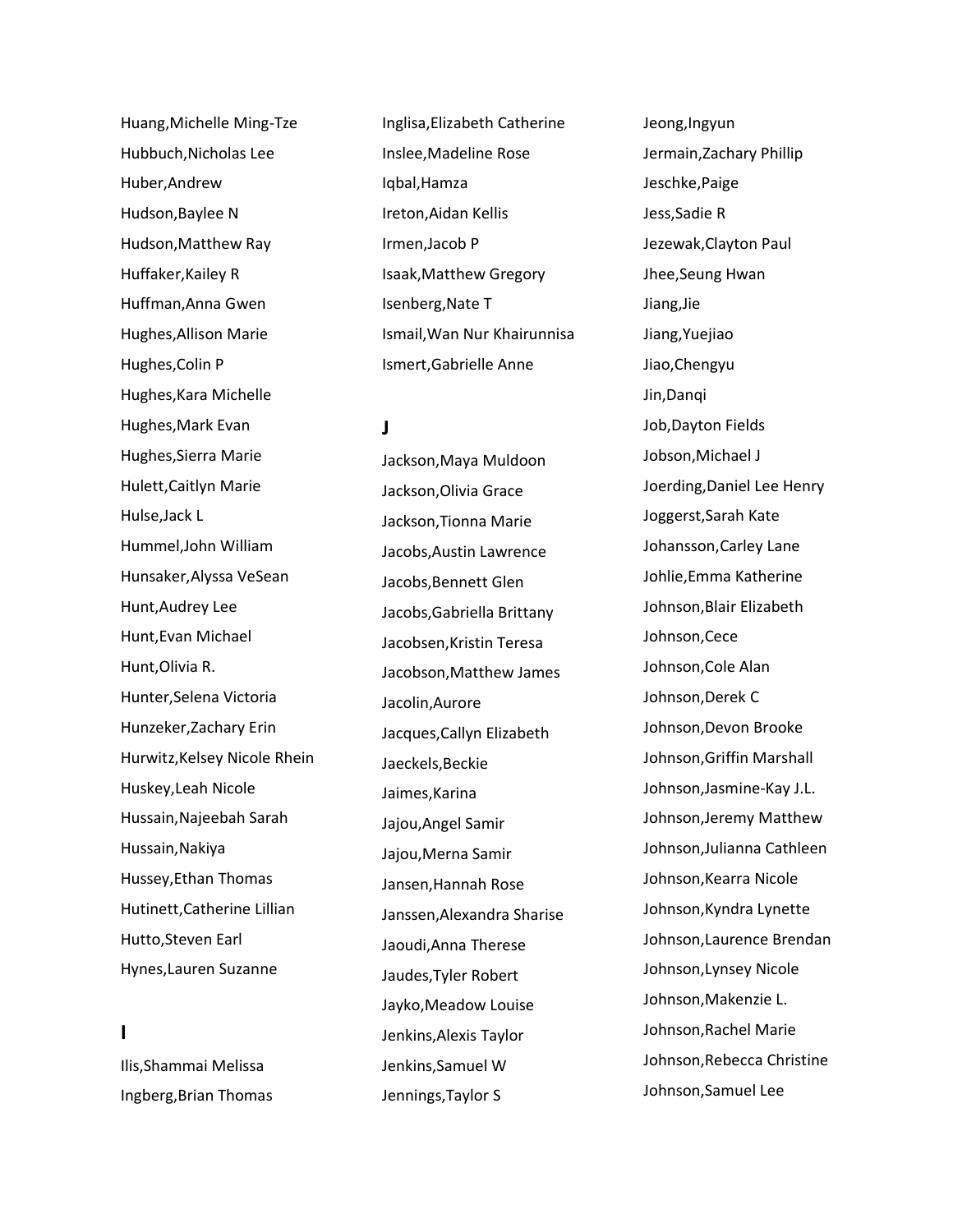Johnson,Vernell Jolley,Sarah Marguerite Jonas,Kenlee Paige Jones,Andrew M Jones,Ashley Marie Jones,Benjamin W Jones,Erielle Jones,Gabrielle T Jones,Ian Alexander Jones,Joshua Allen Jones,Landon Taylor Jones,Laura Kathryn Jones,Melanie Elizabeth Jones,Raven Ashlen Jones,Samantha Brooke Jones,Tyler W Jordan,Gwendolyn Mae Joseph,Christopher David Joseph,Dominique Christine Joseph,Jessica Marie Joslyn,Elizabeth Contino Josten,Jennifer Mary Jungden,Tara E Jurkiewicz,Gabriela Ewa Juszczyk,Christopher James

# **K**

Kacena,Katherine Jamie Morgan Kaempfe,Madison Sue Kahalnik,Sloane Sydney Kainth,Jagjot Singh Kalamboukas,Manuela

Kane,Devin Michelle Kane,Matthew J Kang,Ashley Kanies,Brock Daniel Kanonuhwa,Vimbayi Auther Kappelmann,Lydia Jean Karabas,Amy Renee Karp,Jacob Francis Karthan,Katrina Ann Kassing,Stephen C Kaster,Miranda Cecilia Kateman,Brady Lewis Kauffman,Hannah Noel Kaufman,Jared Howard Kaveler,Devin Paul Ke,Yaqi Kearns,Patrick Hayes Kearns,Payton Ford Keegan-Caro,Cristian Aiden Keesey,Nicholas Joseph Keesling,Kayla M Keeton,John Thomas Keeton,Tyra Elizabeth Kegin,Meredith Estelle Kehrer,Abigail Lynn Kellar,Nicholas David Keller,Amy Patricia Kelly,Joseph Patrick Kelly,Lily Grace Kelsey,Colin Daniel Kelsey,Dana Alexandra Kemerling,Micaela Christine Kempfer,Jamie Elizabeth

Kenepaske,Logan R Kennedy,Robert Trey Kent,Justina M Kerns,Hailey Lynn Kerns,Sarah E Kessel,Emily D. Keszycki,Julia Rose Ketcher,Katherine Anne Ketcherside,Carlye Nicole Key,Emily Claire Khan,Afsah Iqbal Khoury,Audrie Grace Kiefer,Cameron A Kielty,Abigail Sierra Kilen,Emily Jane Kiley,Victoria Marguerite Killmade,Teresa Elizabeth Kim,Hye Jun Kimble,Kristen Elizabeth Kimminau,William Colton Kincaid,Devon Mason Kindel,Frederick Webhannet King,Courtney Taylor King,Jennifer Jean King,Kiana Antionette King,Michelle Nichole King,Patrick Delaney Kingma,Samuel Edward Kingman,Brittany Suzette Kintzle,Aaron M Kirby,Kyle Zachery Kirchherr,Lisa Diane Kirchwehm,Hannah M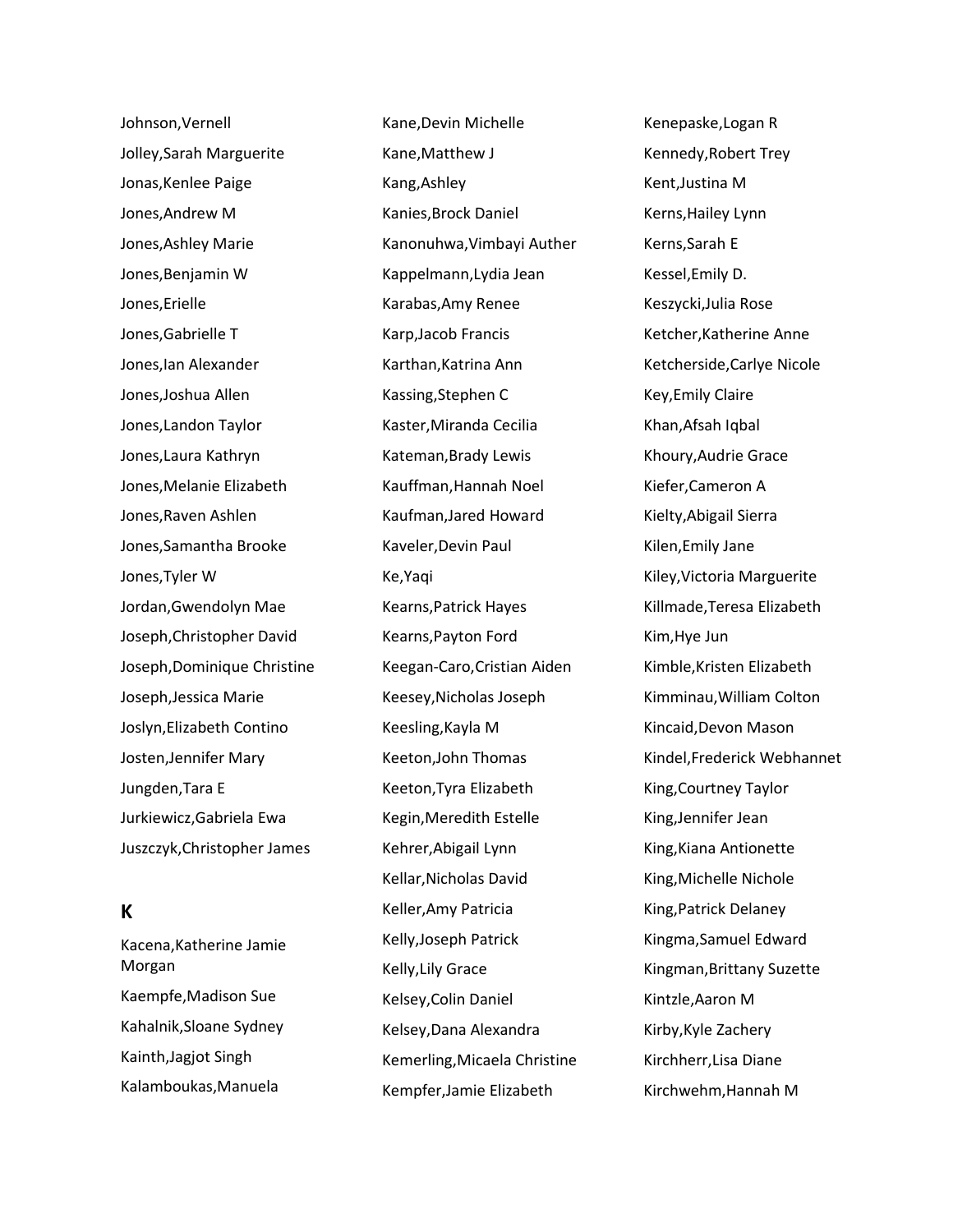Kirkpatrick,Ceara Denise Kirrish,Eden Shaw Kjar,Courtney Elizabeth Klarich,Joshua James Klarsch,Austin James Kleffner,Derek Thomas Klein,Hailee Rianne Klein,Matthew Joseph Klein,Weston Francis Kleinmuntz,Samuel Asher Kleist,Zachary Joseph Klemm,Victoria Davison Kliethermes,Mason Ann Klimt,Taylor Ann Kline,Nicholas Patrick Kling,Shannon Ketura Klump,Cassidy Eileen Klusmeyer,Alexandra Jade Knapp,Ryan Scott Knappenberger,Beth Knight,Dustin Laurel Knopf,Hope Gabrielle Knowles,Adam J Knuckles,Abigail Renee Knudsen,Alex Ansgar Ko,Tammy J Koch,Chance Koenig,Joshua D Koesterer,Ryan Scott Kohl,Kane Taylor Kohut,Mikaela R Kollasch,Alexis Marie Komadina,Aiden Gabrielle

Komer,Rebekah Irene Kong,Jun Kongboon,Kanokporn Kooner,Simran Koor,Allen E Kopley,Samantha Joyce Korba,Trevor Winston Korn,Elizabeth Ann Korondi,Jonah Siegfried Koselak,Korbett Thomas Kosowski,Jack David Kostiuk,Valeria Kpenu,Eyram Kwaku Krager,Clayton Robert Kramm,Julia Kristine Kraus,Sean G Krenik,Logan William Kretschmer,Claire Elisabeth Kreul,Lynn Marie Krewson,Amanda Nicole Krgo,Fatimah Krieg,Matthew Bradley Krishnan,Aishwarya B Krohn,Emily C. Kroner,Sean Michael Kroos,Brandon Tanner Krueger,Thomas Roger Kruse,Jessee Danielle Kuebler,Michael J Kuester,Olivia Belle Kujath,Elizabeth A. Kulczak,Nathan Kumar,Sharanya Arathi

Kumar,Shray Kunde,Alexis Catherine Kundinger,Destiny C. Kuntz,Brianna Marie Kunz,Emily Louise Kurpius,John Steven Kusnitz,Sarah Renae Kuzila,Michaela R

### **L**

La Torre,Lucia Labbate,Mariana Labonte,Alyssa Kimberly Lachance,Stephanie B Laethem,Nicole Marie Lager,Emily Elizabeth Lahm,Megan Christine Lalich,Alanna Lamb,Suzanne E. Lampert,Alycia Nicole Lancey,Stephen Robert Landgraf,Jason Alan Landis,Zoe L Lane-Watson,John Nolan Lane-Watson,Jomerra Grace Langen,John Clarence Langendoerfer,Stephanie Anais Langley,Cinnamon Lee Lanham,Samantha Michelle Lanning,Scott August Lansford,Nikki Lantz,Lisa A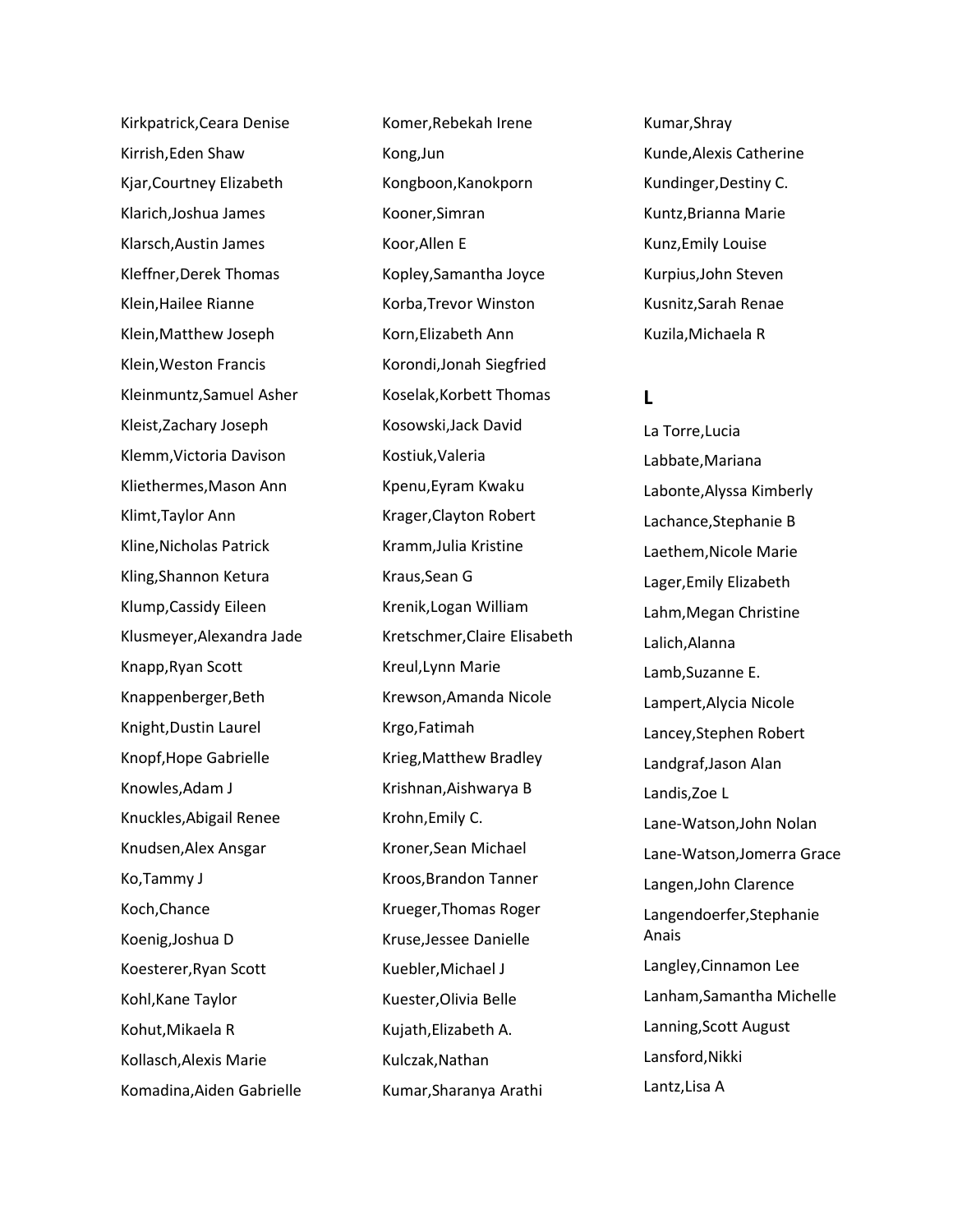Lanza,Savannah Elyse Lapadatescu,Martian Cezar Lape,Bailey Dapene Lapka,Samantha P. Lappe,Brooke Lea Lappin,Samantha Elizabeth Largent,Taylor Carroll Lariosa,Greta L Lasater,Chance Ray Lashley,Alexandria Dominique Laughlin,Matthew Kelly Lauritsen,Bridget Gwenevere Lavalle,Taylor Ashton Lavely,Stephen L Lavery,Collin Patrick Law,Kelbey Karol Lawler,Mitchell David Lawrence,Cayleb Lawrence,Olivia Renea Laws,Abigail Pearl Lawson,Delaney Renee Lawson,Elsie M Layne,Madeline Anne Layton,Maria Claire Layton,Nicole Marie Layton,Ryan Isaac Lazar,Morgan Elizabeth Lazenby,Jordan A Le,Kiet Anh Leahy,Hannah E Leath,Jaydon Larmarn Leaton,Fallon S Lecompte,Madeline Sue

Ledbetter,Tremaine Dante Lee,Caleb Issac Lee,David S Lee,Hee Seung Lee,Hwan Lee,Jared Michael Lee,Jeongyeon Lee,McKenzie Elizabeth Lee,Patrick Michael Lee,Thomas Joseph Lefatshe,Lefatshe Moagi Lehane,Breanna Justine Lehman,Kayla Suzanne Lehman,Meredith Delaney Lehman,Sarah Jennifer Lei,Ann Yuhong Leiby,Jillian Lacey Leicht,Alex Walter Dean Lemp,Jacqueline M Lentz,Emily Claire Leon,Bailey Scott Leopold,Haley Martin Lepage,Emma Christine LePique,Mary E. Leppert,Lauren N.J. Lesher,Joel Tyler Lesinski,Kaitlin Marie Less,Joshua Ray Leventhal,Amanda Beth Levinson,Abbey M Lewis,Austin D Lewis,Kiara Lynae Lewis,Morgan W

Ley,Alicia Renae Li,Lefei Li,Shiping Liaromatis,Andrew James Liberty,Devon Gilbert Lieberman,Clayton Matthew Lightle,Rhianna E Liles,Kesha D. Lilliedahl,Linus Richard Lin,Shuwen Lin,Xiangyu Lin,Yujing Lind,Abbey Olivia Lindstrom,Caitlyn Joann Lingle,Sophie Frances Linneman,Dayna Leigh Lipasek,Ashley Lynne Liscio,Henry Warthen Lising,Alexandre Matias Little,Amanda Michelle Little,Katherine Jane Litwin,Daniel Jose Liu,Jinbo Liu,Mo Liu,Nankun Holo Liu,Olivia Liu,Shuyuan Liu,Sijia Liu,Weike Liu,Xinting Livingston,Taylor Leann Lodhi,Humera Sultana Lofton,Shelby Joy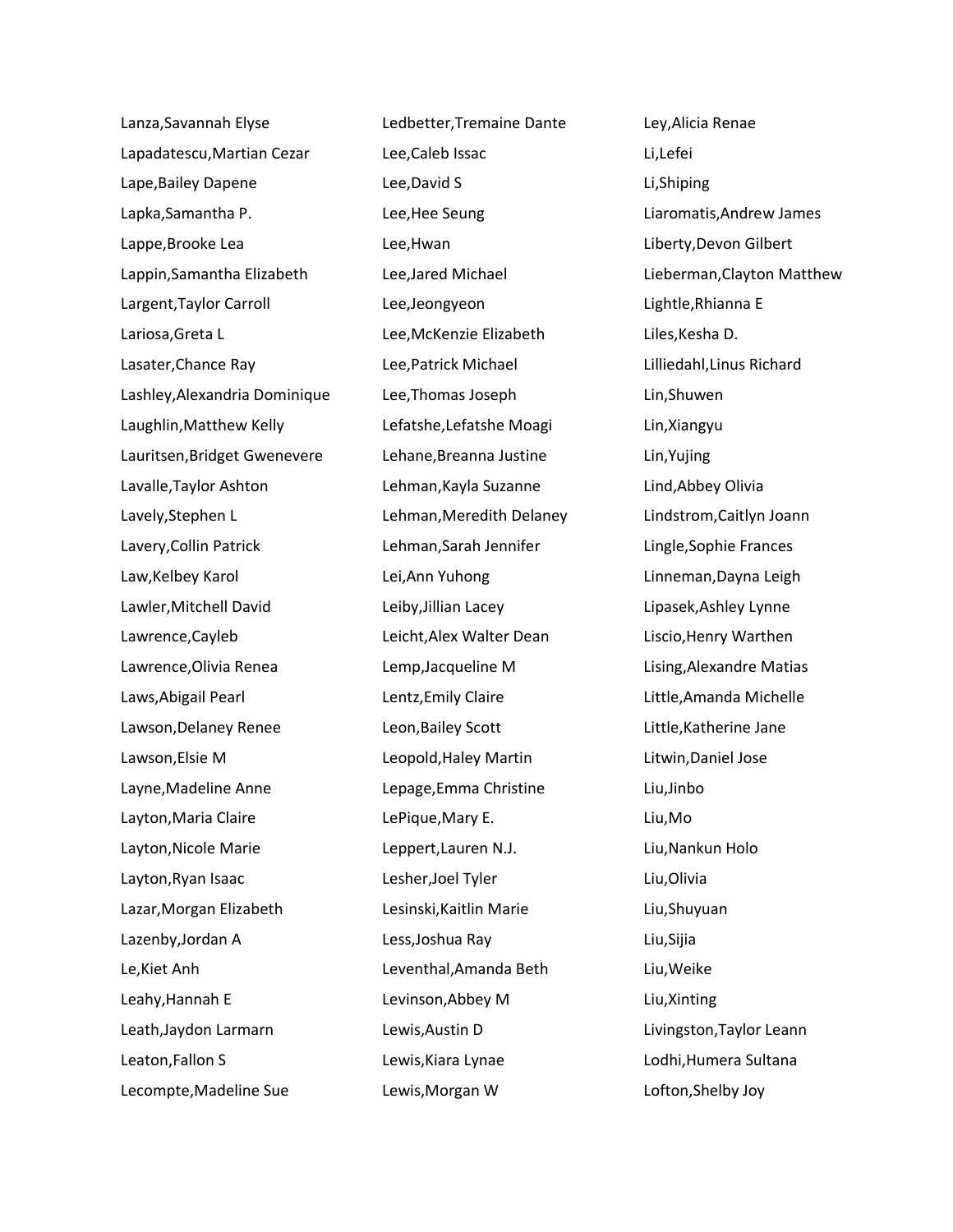Logal,Courtney Nicole Lombardo,Madison Dale Long,Camryn N Long,Christine Marie Long,Darren James Long,Kayla Danielle Long,Tyler J Look,Jordan K Loomis,William Elliot Looney,Mekenzie R Lopez,Brittany Michelle Lorentzen,Scott Lee Lory,Asa Lovelace,Connor M Lowe,Jacob A Lowery,Caroline Paige Lu,Hongyu Luebbert,Sarah J Luer,Courtney Nicole Lukasek,Xavier J Lukins,Brittany Lynn Lumpkins,Michelle N Luo,Buyuan Lupu,Patricia Stephanie Lutz,Gerald William Lux,Claudia Grace Luzecky,Katherine Marie Luzzo,Samuel James Lykins,Haley L Lympus,Cole Albert Lynn,Chase Ellery Lynn,Traci Lyon,Margaret

Lyons,Alex Sidney

**M**

Maberry,Chloe Alexis Maberry,Trenton Allen Scott Macbain,Madison Leigh Mack,Noelle Elizabeth Mackey,Chelsea Denise Madro,Margaret Erin Magid,Morgan Cosette Malach,Logan John Malik,Fahd A. Malinee,Emma Caitlin Olson Maliwat,Bailee A Mallett,Trevor Charles Mallory,Paige R Malloy,Brendan Joseph Malone,Alexis J Malone,DeMario J Maltbie,Heather Rose Manello,Rebecca Isabelle Mangan,Isabella H Mankovich,Luke Thomas Mankus,Brittany Elizabeth Mann,Abigail Nicole Mann,Justin A. Mann,Morgan Elyse Manning,Caverly Dee Manring,Simon Edward Mansker,Rhylie S Mantei,Rachel Ann Manuel,Robert Shelby Marcotte,Brooklynn Christine Marcum,Sarah Powers Markowitz,Michael Hall Markt,Hailey B Marley,Joseph M Marquardt,Ryan Jacob Marquez,Karina Gutierrez Marr,Alexander Robert Marrs,Justin J Marshall,Brittney Leigh Martin Sasamoto,Gabriel Alberto Martin,Caroline Nancy Martin,Erica Nicole Martin,Jessica Nicole Martin,Rachel Elizabeth Martin,Sam Q Martinek,Eloise Alexandra Martinez,Gabriela Mercedes Marulanda,Angela M Marushak,Jordan R Marx,Alex James Marx,Jennifer Caroline Maryan,Kyle Anthony Mason,Kelsey Lynn Matarese,Kathleen Louise Matchell,Miranda Sue Matejcak,Joseph Michael Matheny,Natalie Erin Mathews,Alex Joseph Mathieu,Drew Alexander Matos,Marissa Jacqueline Matsyokha,Daryna Yuriyivna Matthess,Jack G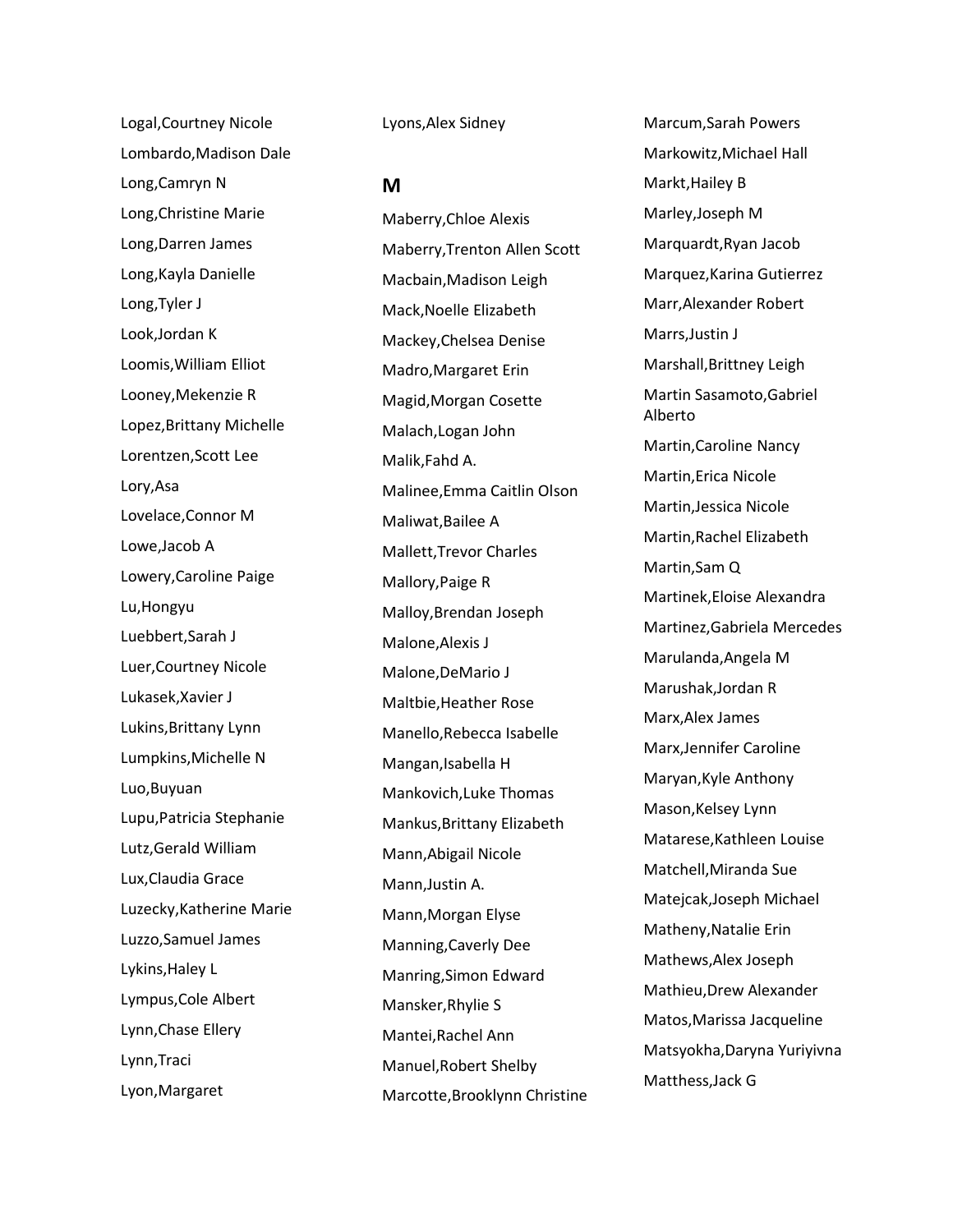Mattingly,Jordan Lynn Mattingly,Kelton Maloy Matz,Kathleen Alyse Maurer,Thomas Clark Mauschbaugh,Rebekah Mavel,Mark Allen Maxfield,Serena Alyse Maxon,Ben P May,Hannah R May,Nathan James Mayer,Katelyn Marie Mayes,William Mazanec,Alexis M. McArthur,Paige Donna McBride,Molly Mae McCallister,Mabrey Joie McCarthy,Daniel Martin McCarty,Riley Marie McCaughey,Breanna Tychen Erin McClelland,Alexander Joseph McClendon,Jordan Alexandria McCloskey,Katherine Elizabeth McClure III,Richard Wayne McConnell,Madeline Leigh McCoo,Elijhah J McCray,Des S McCubbin,Kyle Andrew McCulloch,Kathryn Elizabeth McCullough,Samuel Curtis McDaniel,Melia Taixin McDonald,Connor Scott McDougall,Brady Andrew

McElfresh,Mitchell James McEnery,Nicholas Patrick McEwen,Joshua Arthur Mcfarland,Erin M McGavin,Molly Ann Mcghee,Diamond Nakayla McGonagle,Sinead Marie McGovney,Kevin David McGrath,Colleen Bridget McGuire,Douglas John McIlyar,Elizabeth Catlett McInerney,Allison Tayor McKee,Olivia \*Morganne\* McKee,Samantha Ruth McKenna,Lindsay O. McKenna,Sera Nicole McKernan,Madeline Nicole McKillip,Christian Thomas McKinney,Gerald A Mcknight,Delaney R McKown,Elizabeth Wood McLachlan,Ryan Patrick McLain,Autumn Frances Mclanahan-Hluzek,Emily Ann McLaughlin,Allie Kathleen McLernon,Nina Marjorie McMillan,Bailey E McNabb,Mariah Rene McNair,Samuel Douglas McOlash,Morgan Jean McRaith,Kirstin Hall McVan,Madison Grace Means,Emma N

Mebruer,Kelly Renee Mechowski,Julianna Marie Meeks,Eleanor Benn Mefford,Hannah Ridley Mehmedovic,Sejla Meier,Travis Christian Meierhofer,Ashley Marie Meinzenbach,Caroline Louise Mencher,Aaron Mendez,Michael Manuel Merkerson,Lydia Helen Merlotti,Todd C Mertes,Mary Madelyn Mertz,Erika Marie Messenger,Elizabeth D. Messer,Riley Elizabeth Messimore,Nataleigh Michelle Metcalfe,Alexis D Metter,Jessica Cassidy Metzger,Kara Ann Metzger,Samantha Joesphine Meyer,Deanna Marie Meyer,Morgan Leigh Meyer,Rebecca Claire Meyer,Ryan Michael Meyerhoff,David Francis Meyerson,Molly Jane Miao,Dehan Miazza,Rachel Marie Micallef,Kayla Marie Michael,Blair P. Michael,Maleigha Kay Gui An Michaels,Margaret Mary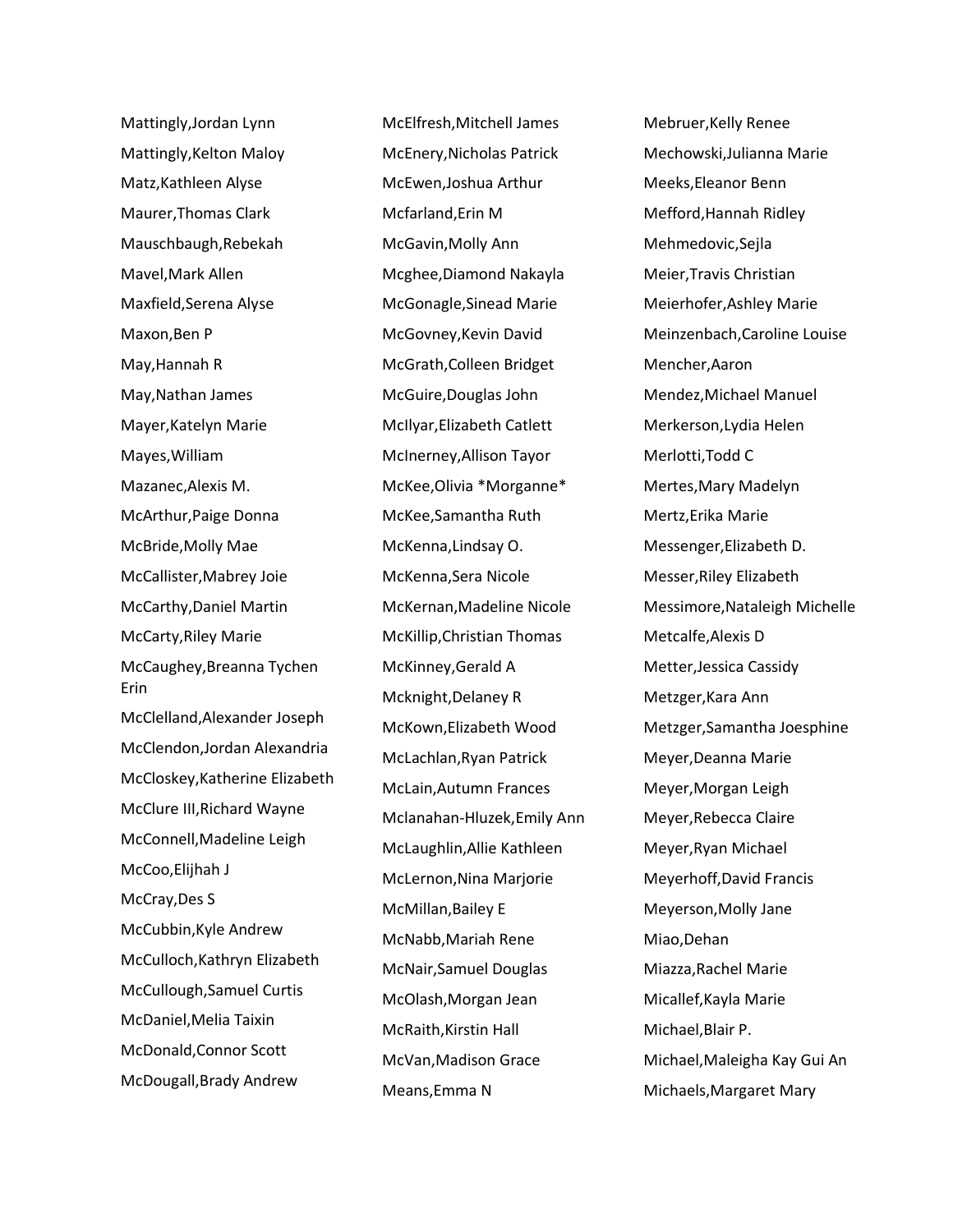Michno,Kelsey Siara Miers,Brady Oneal Mihalovich,Kacie J Mikus,Olivia Nichole Milani,Kaitlyn Brooke Milazzo,Caylie Ann Miles,Joshua A Miles,Patrick James Millard,Emma Kathleen Miller-Mandel,Jordan Shelley Miller,Bethany Jo Miller,Coleman L Miller,Joseph S Miller,Katharine Anne Miller,Mason Bru Miller,Nicholas Joseph Miller,Talia Dylan Mills,Abbey M Mills,Katie Lynn Mills,Madeline Lee Mills,Sydney Renee Miner,Joseph Michael Miner,Laura Jillian Mink,Bryan Jay Miramonti,Sunny Mitchell,Dejia Breannah Mitzel,Claire Emma Moccia,Brittany Anne Modesitt,Savannah R Moedritzer,Michael Joseph Mohler,Samuel Christopher Mohling,Izaak Xavier Moisson,Francesca Ellis

Molinsky,Megan Katherine Moll,Kraeton B Mollett,Allison Paige Moloney,Annelise Elizabeth Moltz-Hohmann,Levi T Monahan,Michael Edward Monchamp,Benjamin Matthew Mondragon,Nicole Mongeon,Mikaela Ann Monk,Samantha A Monnig,Maghan Monson,Andrew James Montano,Angela Marie Montemore,Matthew Montgomery,Alexandra Marie Montgomery,Amanda M Montgomery,Brooke O Montgomery,Deja Jare Moore,Anna Marie Moore,Erin A Moore,Justin Michael Moore,Kennedy Alexis Moore,Rachael Catherine Moore,Zahria Imani Morcos,Toni Isabella Moreland,Kale Michael Moreland,Lindsey Kate Moreland,Zachary Ryan Morgan,Benjamin Michael Morgan,Rachel Lynn Morris,Brett Adrian Morrisroe,John Michael

Morrow,Ethan C Morrow,Sean Michael Morse,Nicole M Morsovillo,Ricky Alec Moses,Olivia Marie Mosier,Katherine Michele Mosley,Charles Lloyd Moss,Hannah Carroll Moss,Skylar Taylan Mossides,Gust William Motylewski,Jessica Patrycia Msechu,Louisa Sage Mueller,Jackson L Mueller,William Jerry Muhammad,Maaz Mulhall,Frances Colleen Mullen,Brandon Tyler Mullen,Margaret Elizabeth Mullendore,Wyatt Mitchell Mundwiller,Macy H Mundy,Taylor Ann Munir,Haider Ali Munlyn,Alyssa Noelle Munsch,Rebecca Danae Munson,Patric David Murdock,Myles A. Murgatroyd,Laura Rose Murphy,Alicia Iliene Murphy,Claire Rose Murphy,Devin Bascha Murphy,Emily Louise Murphy,Tucker David Murray,Casey Rae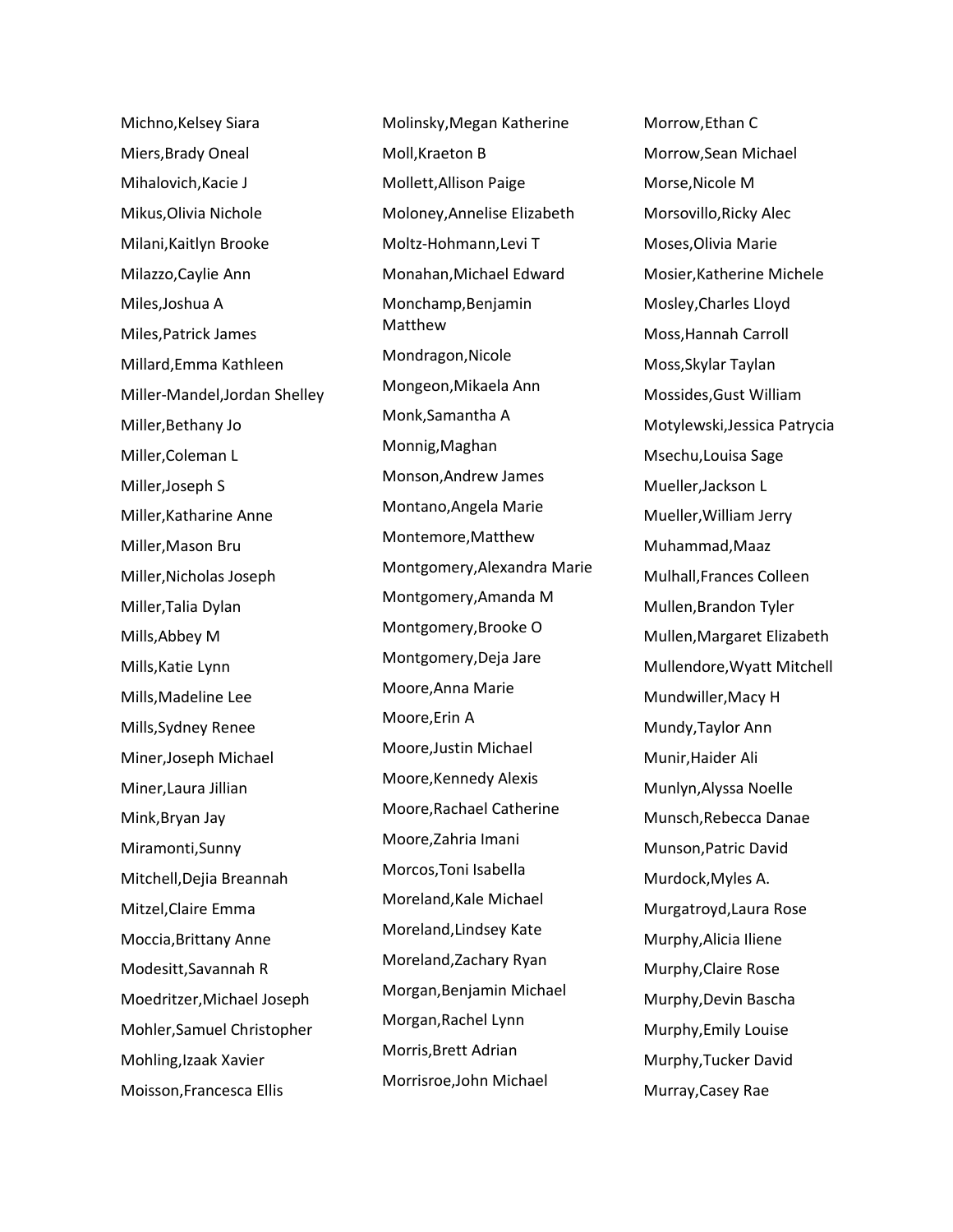Murray,Tyra Monique Murray,William Paul Muth,Regan Alexa Myers,Cameron M Myers,Emma L Myers,Kayla Marie Myers,Oriana Tran Thien Myers,Sara Nicole

#### **N**

Nabb,Hannah Mae Nagel,Madeline Elizabeth Nam,Su Min Naseer,Shahrukh Ahmad Nash,Serena Naumann,Ellie M Naveh-Benjamin,Itamar Nease,Alexander Paul Neely,Matthew Patrick Neidenberg,Emily Brooke Neisen,Ruthie Ann Nelson-Ochs,Eva C Nelson,Benjamin Covely Nelson,Christopher Michael Nelson,Jane Reed Nelson,Jessica Rachel Nelson,Nicholas Andrew Nelson,Samantha J Nelson,Sierra M. Nelson,Tawnie Erin Nelson,William Connor Nettles,Taylor Jordyn Newman,Mary Grace

Newman,Sara Charlotte Newton,Grant Ryan Newton,Macgyver Scott Newton,William Jarod Ngo,Hanh Vu-My Nguyen,Alice Vothienan Nguyen,Allen Nguyen,Julie Anne Nguyen,Michael Huy Nichols,Shane Alexander Niemann,Madeline Harper Niemuth,Jon D Nieters,Amanda M. Ninichuck,Alexa Shea Nispel,Madi Nkansah,Beatrice Mills Nolan,Melissa Grace Nolan,Ryan O'Brien Nolan,Sara Elizabeth Norberg,Alyssa Paige Nordstrom,Derek Anthony Noren,Mary Claire North,Isabella Mary Northrop,Rain Allexis Noser,Hannah Elizabeth Novak,Emma N Noworul,Matthew David Nugent,Abigail Hope Nutakor,Elorm Kevin

## **O**

O'Brien,Ashley Christine O'Brien,Erin Katherine

O'Brien,Mary Katherine O'Brien,Megan Lee O'Connor,Tara Leigh O'Day,Siri Dawn O'Leary,Mary Michael O'Neal,Chase Joseph O'Neill,Ian Matthew O'Russa,Megan Mary Oates,Meghan N. Oberschelp,Zachary Ryan Obscherning,Samuel Phillip Ochitwa,Annie Ochs,Nicole Mary Ogbara,Simbiat O Ogle,Peyton Elyse Ohlhausen,Daniel Martin Ohmes,Adrianna Renee Okafor,Darlene Chioma Okiring,Michael Angura Oliver,Rebecca Omar,Abdul Habib Ong,Wei Jun Dan Oosthuizen,Megan Oppenheimer,Lily Katherine Ordonio,Faith Marie Ordway,Patrick Ryan Orf,Abigail Ann Orr,Cameryn Taylor Orr,Trevor Wayne Orscheln,William Connor Ortega,Madison Taylor Osborne,Chandler Todd Oshea,Michael Chandler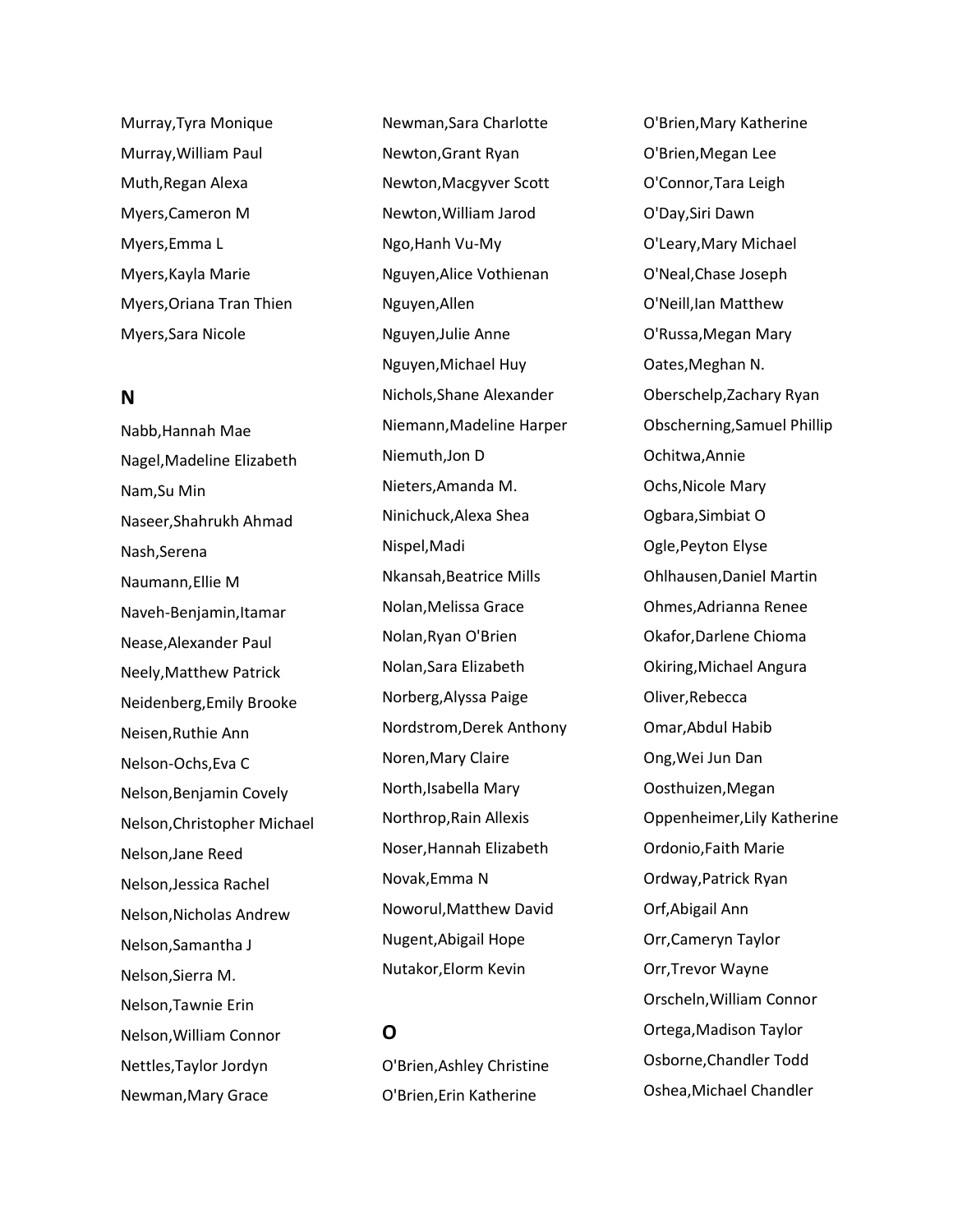Oster,Camille Knabe Otieno,Patricia Julliana Overby,Sarah K Owen,Quinlan Jane Owens,Nathanael Paul Owings,Benjamin Anthony

### **P**

Pace,Natalie Catherine Page,Jada Latrice Page,Madison Claire Pagliaro,Ashlyn Susan Pak,Jimmy Lee Palazza,Noah Christian Palmer,Elliott Palmer,Julia Faye Palmeter,Hannah McKenzie Pan,Mier Panhorst,Jonathan Vincent Panicola,Grace L Papanikolaou,Anastasia Lucia Papp,Claire Elise Paraino,Henry Thomas Pardalos,Argiris Gianni Park,Marissa Emmy Park,Seo Kyoung Parker-Smith,Maya JoAnna Parker,Jessica R. Parker,Taryn Mariah Parks,Ross Theodore Parry,Madison Elisabeth Parsons,Julianna Tess Pashia,Carli Linn

Paska,Jill Christine Pasteris,Rebecca Pasternock,Michael Paul Patel,Deven Patel,Ishita Rasik Patel,Komal Patel,Love Kamlesh Patel,Meshva Harshadkumar Patel,Nisha Navin Patel,Ravi Nainesh Patel,Vishal R Patterson,Anthony Edwin Patterson,Destinee Trashae Paul,Lacey Madison Pauwels,Fee Pavia,Matthew Louis Payton,Isabelle Louise Peacock,Allison Marie Peak,Jake Peana,David Pearl,Connor George Pearson,Alexis Marie Pearson,Meaghan Pearson,Sydney Alice Marie Peck,Caroline Elizabeth Peck,Myron King Pemberton,Kyle Dalton Pena,Ricardo A. Peng,George Bing Hsiang Penrod,Jarrod M Pepper,Lauren M Pereira Martinez,Diana Elizabeth

Perkins,Lindsay Rae Perniciaro,Ashton Rose Pernicka,Allison Jeanine Perreand,Elsa Louise Perry,Alisha M Perry,Tiffany Perry,Todd Lee Perryman,Nicholas Frederick Pestka,Emily Kay Peters,Daniel Reilly Peterson,Alex Peth,Rachel G Petrechko,Daniel Ryan Petrie,Molly Ann Petska,Taylor B Petti,Noah Jerome Pfeifauf,Rebecca Leigh Pfetcher,Jack Kevin Pfister,Jewell Elise Pharis, Kelsey J Phaup,Emily Ann Philippe,Aaron Christopher Philippe,Mackenzie Louise Phillips,Rachel Anne Phillips,Samantha Bailey Phillips,Willa D Picchiotti,Katherine Elizabeth Piccolo,Rebecca Lynne Pico-Vazquez,Diego Manuel Pieper,Matthew Piggot,Nicole Michon Pins,Caroline Elise Piotter,Emelyn Clarice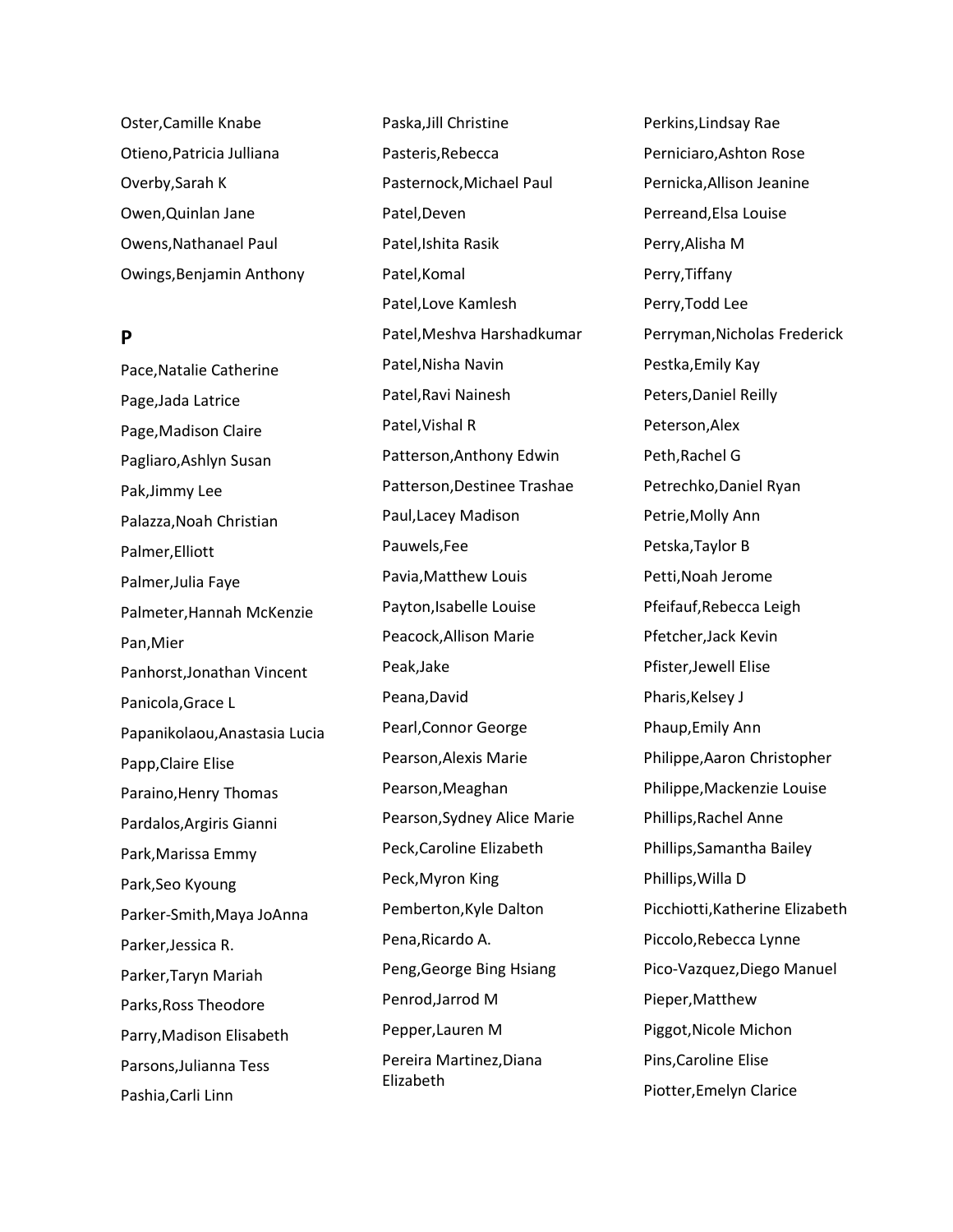Pirrello,Hannah Elizabeth Pirrone,Sean Vincent Pisterzi,Marisa Michele Pitchford,Chase Andrew Pitera,Mikayla Anne Pizzitola,Jacob Stephen Pizzo,Vincent Michael Plaster,Madison Taylor Plecas,Ante Pogorzelski,Karolina Polanski,Lauren Ann Polino,Payton J Politte,Emma Gabrielle Pollihan,Camden Thomas Pollihan,Kellen John Ponte,Abigail J Ponzetti,Christian Lee Pool,Jasmine Briona Poor,Sarah Virginia Porcaro,Hayley M. Portell,Hayley Lynn Porter,Abrianna Porter,Jontay Omari Posey,Christopher Erik Postigo Storel,Marco Poticha,Brandon R. Potochnic,Jonathon Robert Potrzeboski,Mary K. Potter,Megan Elise Poulos,Nicole Marie Pounds,Collin Thomas Powell,Andreya Nicole Powell,Jarel T

Powell,Madelyn J Powell,Nia Michelle Powers,Emily A Powers,Samuel Martin Powers,Zachary Philip Prais,Catherine Alysse Prather,Nathaniel Keith Pratt,Brionna Y Pratte,Eli Lynn Premkumar,Keerthivaas Prenger,Logan Matthew Presley,Tatyana Tashae Preuss,Hanna Rene Prewitt,Mackenzie R Pribe,Sarah M Price,Emily Katelin Price,Ian Connor Prinster,Ragan Mariah Lacy Pritscher,Kassandra Ann Prohov,Jennifer Lind Prost,Anastazia Sophia Pruneau,Elizabeth Joy Przybocki,Lena M Psaledakis,Daphne Wilmerding Pu,Zifan Pudlowski,Emily Mae Pummill,Delaney Elizabeth Puritz,Jenna Rae Pursley,Emma Claire Puyat,Svyatoslav Y

Qin,Junjie Quinn,Dawson E Quinn,Holly Caitlyn Quoss,Madeline Justine Quoss,Stephanie Elizabeth

### **R**

Racelis,Jocelyn Jean Raddant,Andrew Miles Radewahn,Abigail L. Ragsdale,Alexander Josiah Ramirez,Sofia Ramirez,Susan Oliva Rana,Jasmin Asha Rand,Elizabeth Kate Rand,Tyler Jacquelyn Randall,Elizabeth A Raney,Emily Jane Ranfeld,McKenna Joy Rao,Rohit Kodancha Rapisarda,Paige Victoria Raskin,Gabriel Scott Rasmussen,Alana Julia Rasmussen,Daniel Patrick Rasor,Julia Claire Rathert,Elizabeth Erin Ravert,Alexandria Glenn Rawat,Suryanshi Ray,John Paul Ray,Matthew Paul Read,Julia Nicole Read,Madison Danielle Read,William E

**Q**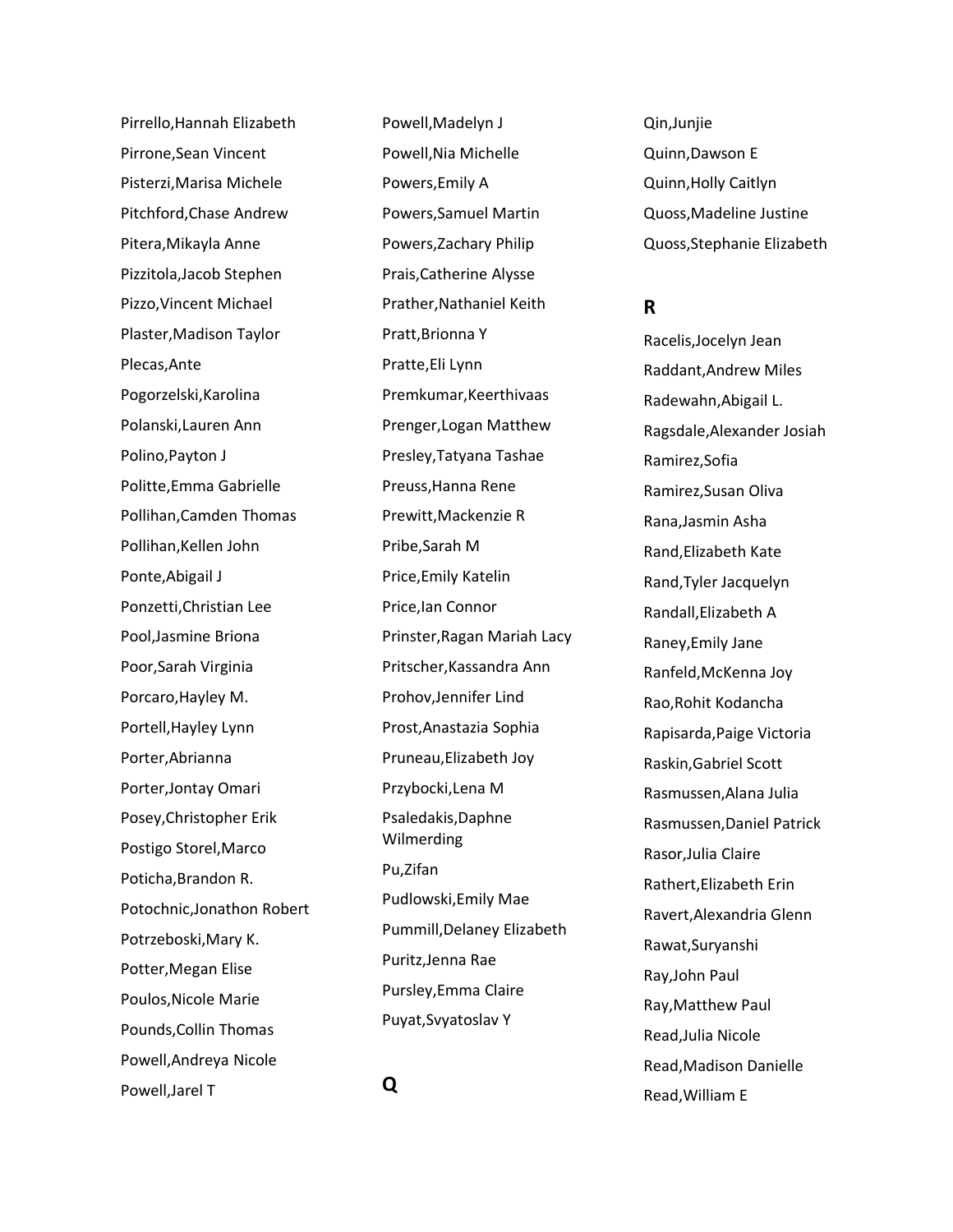Readus,LaDymon Siera Reape,David Patrick Reardon,Lille G Reddick,Kristopher Thomas Redford,Jackson Everett Redmond,Anastasia Reeves,Cj Rehm,Parker A Reichel,Brittany Lee Reichert,Katelyn Dianne Reichert,Kelli Jo Reifschneider,Catherine Elisabeth Reiher,Elizabeth Lee Reiling,Claire Marie Reinwart,Clare F Reisner,Rachel Marie Ren,Yi Renovitch,Victoria E Reuther,Emily D Reyes,Andrean Reynolds,Brett Michael Reynolds,Dayan A Reynolds,Ross J Reznicek,Abigail Joy Reznicek,Laura Beth Rhatican,Raymond Thomas Rhim,Amanda Marie Rhomberg,Erin Michelle Ribolzi,Rachel Lynn Rich,Zoe K. Richards,Matthew Joseph Richardson,Alec William

Richardson,Grace Elizabeth Richardson,Rachel Ann Richenberger,Casey Rae Richie,Alexis Monique Richie,Summer Marie Richmond,Jeremy Tate Richter,Madeline Brooke Richter,Megan Ricketts,Chelsea Paige Rider,Daniel Joseph Riechmann,Tyler Scott Ries,Abbie Riesenberg,Matthew E Riffel,Molly R. Rigsby,Elliot Stanislaw Rillo,Andrea E Ring,Kimberly Anne Rintoul,Mary Claire Riordan,Raven Anais Ripley,Alyssa R Ripper,Lyndsey Marie Ritson,Taylor Nicole Ritzen,Savannah Dawn Rivera,Leticia Lexy Ro,Johan D Roach,Carston David Robaina,Haley Elizabeth Robaska,Allison Catherine Roberson,George Christian Roberts,Andrew James Roberts,Babrak Noor Roberts,Kyle B Roberts,Rae Ann

Robertson,Hannah Noelle Robertson,Sydney Nicole Robinson,Abbey O Shea Robinson,Haley Elizabeth Robinson,Isaac D Robinson,Rachael Allysa Robinson,Tonesha J Robinson,Zachary Robert Robison,Haley Ann Rock,Danielle Corinne Rodas,Kenneth Joshua Roderick,Alexandra Marie Rodgers,Alexis Quinn Rodney,Alana R Rodriguez- Arroyo,Maria C Rodriguez,Alexander Robert Rodriguez,Hannah Elizabeth Rodriguez,Marguerita Beatriz Rodriguez,Oriana V Roemer,Chelsea M Rogers,Anne Louise Rogers,Ashley Michelle Rogers,Austin James Rogers,Mackinlee Nicole Rogers,Phoebe Alma Rogers,Sydney Delana Rogers,Taylor Kaye Rogers,Will Rohen,Charles Gambs Rolf,Ashley Rolling,Ayana Clara Roloff,Berkley Reid Romano,Anthony Robert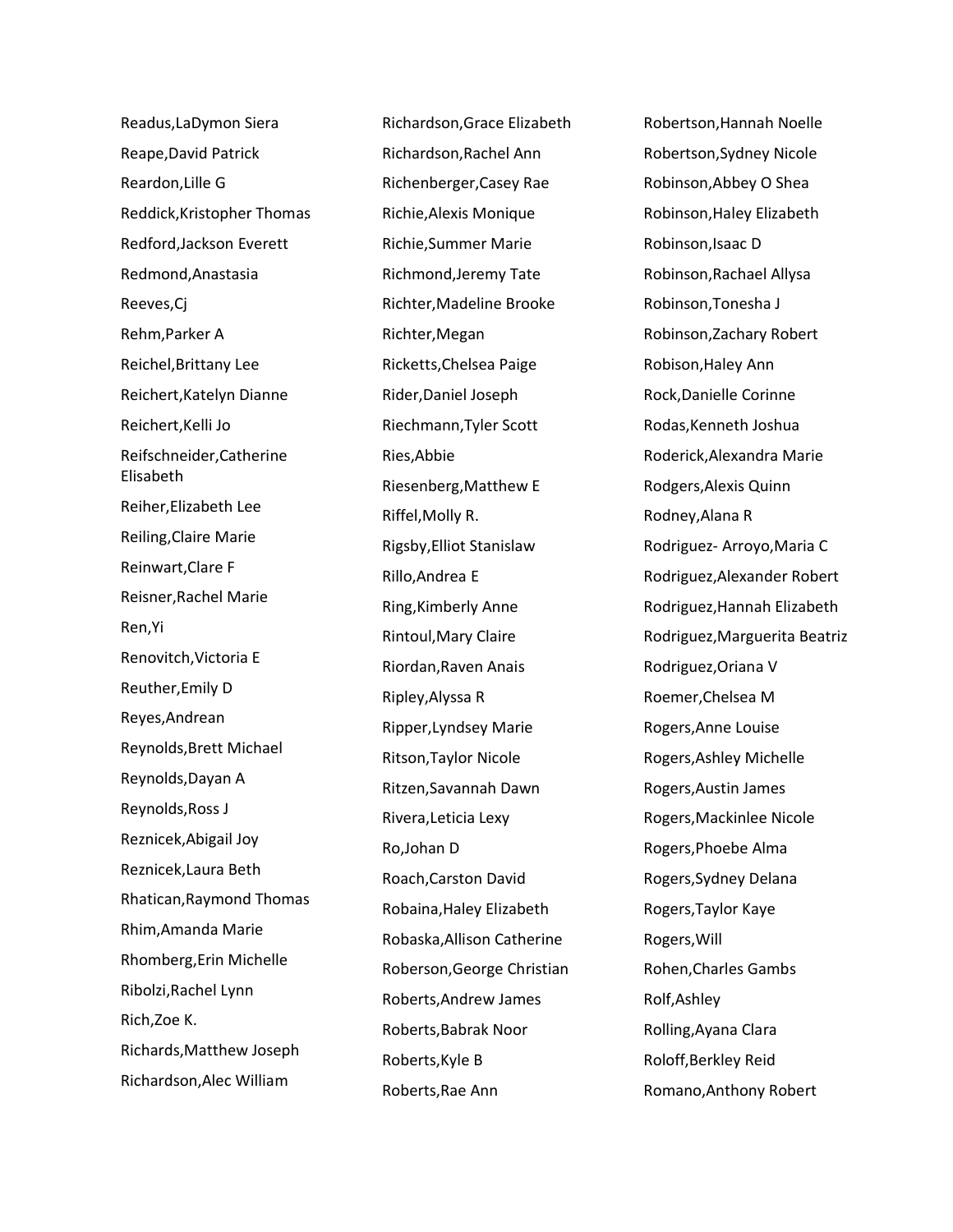Romano,Nicholas Michael Romero,Danielle Pamela Rong,Emily X. Rook,Spenser Patrick Rook,Taylor Nicole Rose,Bryn Shepherd Roselli,Monica Rosen,Caitlyn Leigh Rosenberg,Daniel Jacob Rosenberg,Karalyn Brooke Rosendale,Dynamite Ross,Caitlyn I Ross,Katharine Michelle Rossetti,Joseph Anthony Rossi,Samuel Crawford Roth,Clare Elena Roth,Steven Ray Rothe,Rachel Morgan Rottman,Laura Anne Rouder,Benjamin Antonio Rountree,Larry Lee Roush,Alex S Roustio,Annalee G. Rowling,Zachary Lee Roy,Nathan Garrett Royal,Tanner M Rozin,Rachel Elizabeth Ruettgers,Megan Elizabeth Rueve,Caroline Katherine Ruiz,Stephen Phillip Runyan,Truman Robert Rush,Keisha R Rushall,Gannon Harris

Russ,Lauren Ashley Russell,Amber Lynn Rustemeyer,Virginia Ellen Ryan,Holly Elizabeth Ryan,Shelby Suzanne Ryan,Sydney Eileen Rychlec,Brooke Nicole Ryerson,Raine Morgan Michael

### **S**

Saak,Julia Caroline Sabadell,Brendan Douglas Sacks,Sydney Alexandra Sadler,Joshua Mark Safrin,Isabel Naomi Sah,Sahil Saham,Ian Jacob Saiyed,Zara Asif Salamun,Alison Belle Salathe,Victoria Nicole Salehian Sabet,Mina Salerno,Slone Marie Salgado Bettan,David Javier Joseph Samberson,Sloane A Sammartano,Francesca Donna Sammis,Haley Renee Sampson,Bailey Elizhibeth Sanchez,Leah Michelle Sandcork,Kathryn P. Sandquist,Kiersten Elise Sanford,Claire Marie

Sanford,Lauren Adelaide Santilli,Ariana R Sapaugh,Alexandra Lane Satterlee,Grace Nicole Saunders,Kiersten Rena Saunders,Seamus Savini,Dominic D Sawyer,Kaitlyn Meelan Sayre,Emily Scales,Dorothy Mae Scaturro,Mia R Schad,Madelyn Virginia Schaefer,Jonathan Michael Schaefges,Taylore Elizabeth Schafer,Nicole Rae Schallenberg,Mary Claire Schank,Jacey Quin Schatmeyer,Kylie Marie Schenberg,Emily Paige Scherff,Layna Lauren Scherrer,Sarah K Schick,Evan Joseph Schieber,Emma Schieber,Morgyn Eulalia Schiff,Micah Thornton Schinker,Bradley Michael Schley,Sydney LeeAnn Schlimme,Elizabeth L Schlote,Sarah Elizabeth Schlueter,Benedict James Schmidt,Joseph Schmidt,Madison Elisabeth Schmidt,Robert Riedel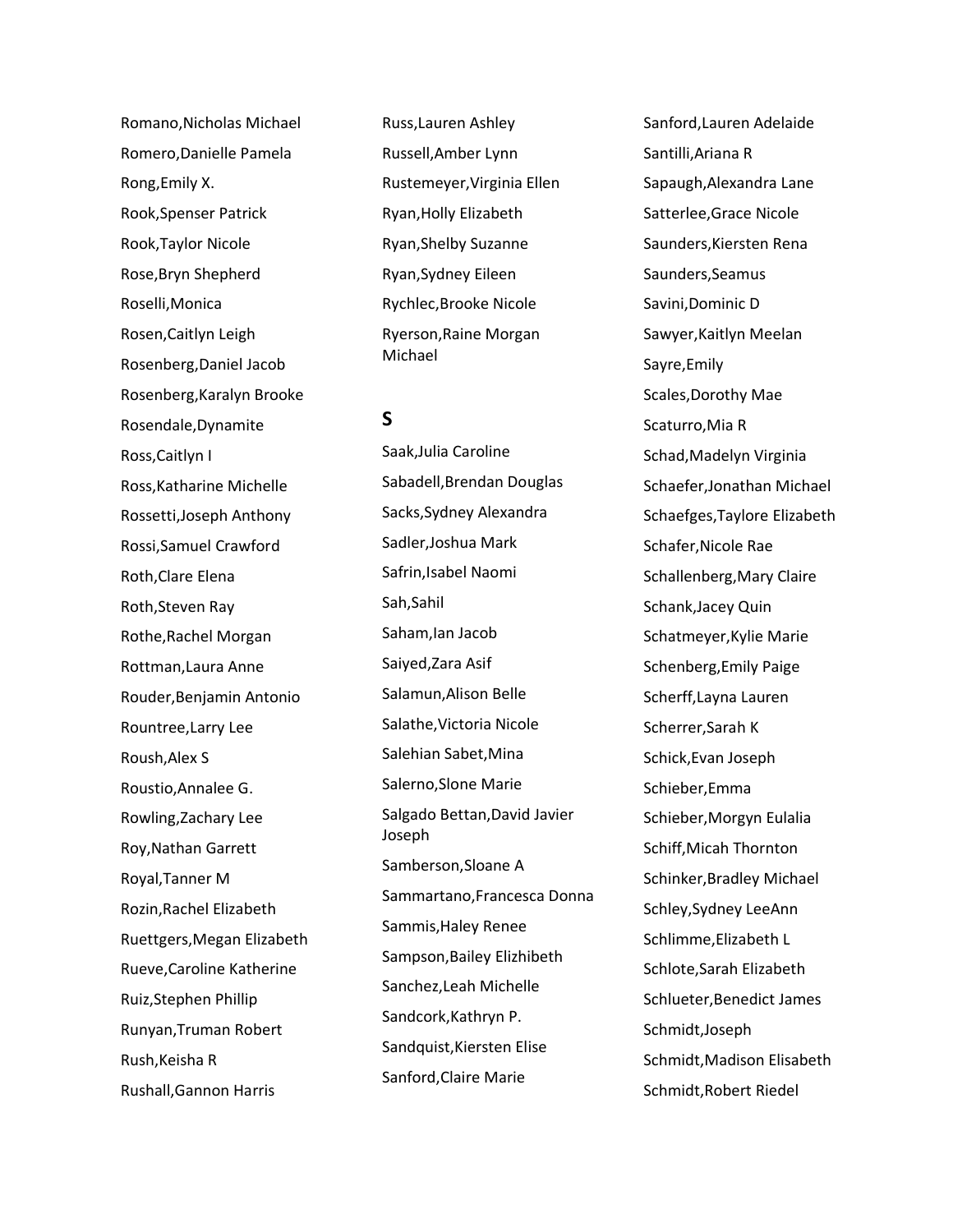Schmitt,Addison Merritt Schmittdiel,Matthew Henry Schmitz,Gabrielle Rene Schmuck,Hannah Victoria Schneider,Lindsay Brooke Schneider,Sara Kira Schneiderjohn,Nathaniel J. Schnitker,Ryan Michael Schoeppach,Mallory Lee Schoessling,Kelly M Schott,Madison Fairchild Schrader,Sadee Louise Schram,Hannah Elizabeth Schrand,Erika M Schreck,Blake Schreuders,Mikel Cristoph Schrivener,Heather Leigh Schroder,Jack Weathers Schroder,Madison Lehua Schroeder,Amy Lynn Schroeder,Elizabeth J. Schueneman,Josiah H Schuette,Allison R Schuh,Ashleigh Mattea Schuler,Daniel Francis Schulte,Sarah Grace Schultheiss,David A Schuster,Luke Edward Schwartz,Noah Wolf Schwentker,Lauren Devyn Schwinn,Madison Camille Sconce,Caleb Tucker Scott,Jonathan Wyatt

Scott,Karrington Lauren Scott,Macee Raeanne Scott,Ridley C Scowcroft,Jamie Lynn Scranton,Cooper Clark Scully,Emily Noelle Sears,Calvin Robert Seawell,Esther Kaleigh Sechrist,Anna Michelle Seck,Natalie Rose Sedlacek,Brogan Cade Sedlacek,Kieran Shea Seelye,Adam Richard Seematter,Barbara Rose Seever,Katherine Marie Seevers,Nicole Christine Seibert,Jamie Renee Seidel,Karinna Jo Seidler,Abigail M Sellenriek,Jack Roddy Serrone,Erica Marie Sesti,Christopher Carmine Sethi,Anmol Setley,Savannah Marie Severiche,Wendy Cecilia Shadrick,Tiffany Ann Shah,Adit A Shakiba,Benjamin Davis Shapiro,Mikaela Nicole Sharma,Shreya Sharp,Alexandra Sommer Sharp,Tucker Newton Shatto,Reagan A.

Sheehy,Olivia Kate Shelton,James Ross Shemwell,James Mitchell Sheng,Guo Sheppard,Ashley Danielle Sheth,Stuti Parimal Shey,Regan Eileen Shi,Yifan Shields,Kenneth John Shikles,Alyssa Marie Shin,Daniel Shoemaker,Chloe J Shoemaker,Karlie Diane Sholy,Christine Noell Shonekan,Faramola O Shrivastava,Rashi Shucart,Krista Lucille Shupe,Zachary Jarrett Sides,Andrew Isaiah Sidney,Andrew Julius Siebel,Rylie S Sieckmann,Alexandria M Siefkas,Adrian Ellen Siegel,Jacob William Siegel,Lillia Rachel Siemens,Eric Hamilton Siemens,Mollie Stewart Sierra,Ariel Elaine Silbar,Madeline Lee Silva,Marina Olivia Silverberg,Alyssa Brynn Silvey,Heather N Simms,Andrew William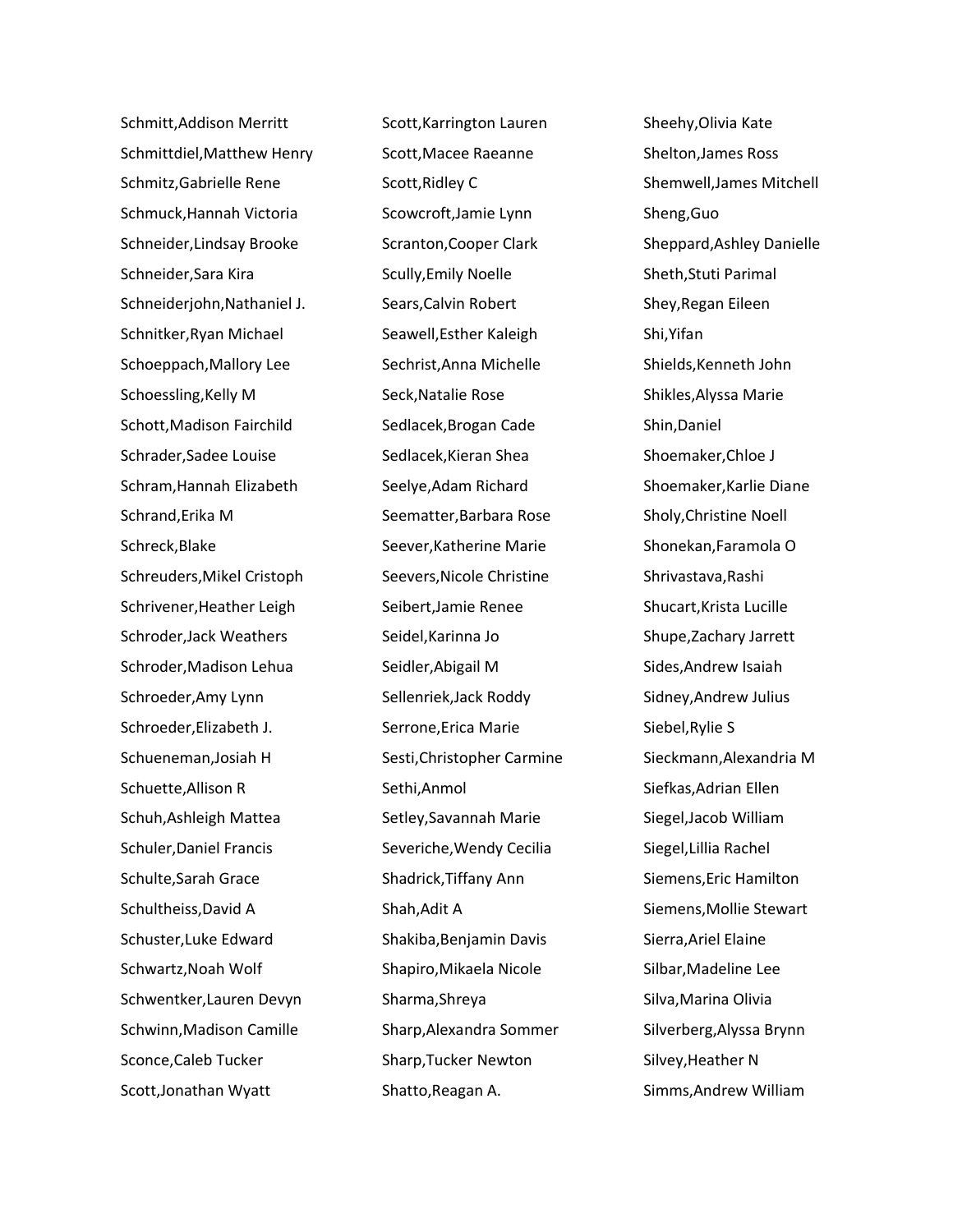Simon,Claire Elizabeth Simon,Daniel Simon,Karissa N Singh,Stephanie Veronica Singleton,Alexis L Sinkler,Steven Kent Sinquefield,Matthew Alexander Sippel,Pharis Nicole Sisson,Dalton Kaylann Sivils,Henry Blake Skaggs,Samuel Pike Skala,Ellen Irene Skeens,Ali Marie Skidmore,Chelsea Lynn Skidmore,Taylor Anne Skrade,Anna Elise Skrivan,Patrick Connor Slack,Ashlee Elaine Small,Derrick Bryan Smalley,Devin Keith Smith,Adam Dudley Smith,Alden Thomas Smith,Ashley D Smith,Aubrey Matthew Smith,Brett M Smith,Caitlyn Jennifer Smith,Cameron Vanmeter Smith,Catherine Marie Smith,Cory Lee Smith,Dana Christine Smith,Emily Lucille Smith,Emma Nicole

Smith,Gillian Le Smith,Haleigh Annette Smith,Jacob Smith,Jordan Leigh Smith,Katrina Nicole Smith,Khalid Amiri Smith,Landen Todd Smith,Lindsay Renee Smith,Madelyn Anne Smith,Megan Elizabeth Smith,Samuel Clarkman Smith,Sierra Rose Smythe,Nicole Alexandra Snider,Heath Caden Snoke,Hannah N Snow,Amy Nicole Snow,Nicole Snyder,Emily Marie Snyder,Matthew A Snyder,Zachary B So,Joshua Ryan Soehngen,Matt Soete,William Louis Sohl,Alexander D Solidum,Ezra Marie Sondermann,Nicholas Roth Song,Jinyang Song,Kiwon Sopko,Jonathon Sosnoff,Marit Rebekah Souhan,Claire Elizabeth Soukieh,Rami Spapperi,Gabrielle K.

Sparks,Macy Deann Spear,Lauren Michelle Spearman,Cassidy Jean-Louise Spears,Calvin Richard Speh,Owen Christopher Spies,Erica Christina Spindler,Mary C Spinks,Brendan Michael Sporleder,Krista Caitlyn Spratt,Alexa Nicole Spring,Paul Thomas Springer,Caroline Marie Sprinkel,Sierra Marie St.John,Alexis Elizabeth Staley,Jessica E. Standlee,Emily A Stanford,Elizabeth A Stange,Alexandra Krisitin Stanley,Terrell Christian Stannard,Sarah Keiko Stanton,Harold Rudloff Stark,Brianna Nicole Starks,Allie Renee Sereyroth States,Andrew Paul Statler,Caroline Elizabeth Stawinoga,Molly I. Stayton,Daniel McNamara Steelman,Michael David Stefanski,Molly Ann Steffen,Angela Elizabeth Stegman,Ashton N Stein,Ethan Jacob Steineman,Amanda Kay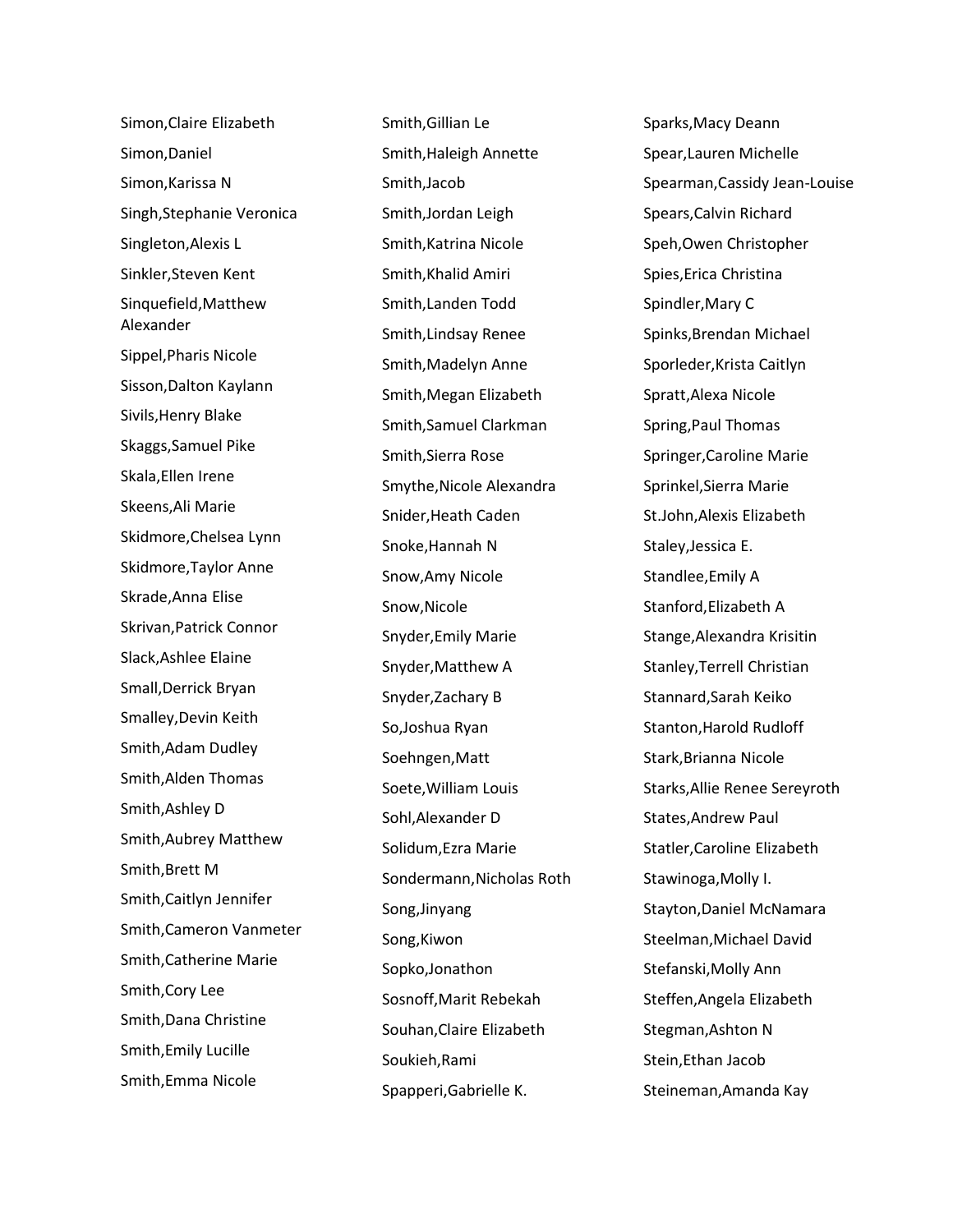Steinmetz,Colton Michael Steinmeyer,David Austin Stelzer,Jalin Anika Stephens,Ali Elizabeth Stephens,Carter Langdon Stephens,John James Stergios,Jack Albert Sterner,Jessica Kay Stevens,Mikayla Nicole Stevenson,Patrick F Steward,Alissa Nicole Steward,Andre James Stewart,Chase A Stewart,Joseph William Stiebel,Kyle Jeffrey Stieren,Benjamin Daniel Stigall,Lane Garrett Stingley,Ellen C Stipanovich,Brianne Lynn Stitz,Karleigh Marie Stockton,Jacob Lee Stockton,Ryan Baldwin Stollenwerck,Annabel E Stone,Jackson D Stone,Joshua Austin Stone,Korbin William Stoops,Stephen Chase Stover,Emma Christine Stover,Taylor Nichole Stow,Piper K Straughn,Sarah Rae Strbac,Zoran Street,Jaclynn Rebecca

Strelitz,Brittany Nicole Stretz,Piper Makenzie Strollo,Alaina Rose Strope,Taylor Ann Stroud,Kristina Lynn Stroyeck,Maximilian Struckhoff,Dominic Joseph Strunka,Gabrielle E. Struttmann,Joseph William Stuglis,Michael Kenneth Sturgell,Kaelyn Paige Sturtecky,Ali Louise Styron,Olivia Skye Su,Elaine Sublette,John Tyler Sulkowski,Kaitlin Norris Sullivan,William Bret Sultan,Rebecca Alice Summers,Abigail P Sun,Fanxi Sun,Fanya Sun,Mengyao Sun,Tony Kanghe Sunshine,Emily Megan Suraud,Amy Nicole Sutphen,Julia Josephine Sutter,Grace A Sutter,Taylor Marie Sutterer,Jennifer Marie Sutton,Briann E Sutton,Hallie Erinne Sutton,Myca Leigh Sutton,Naya Cheyenne

Swan,Mathew R Swan,Nathaniel L Sweeney,Devan McKenzie Sweeney,Erin K Sweetwood,Hannah Jill Syed,Inas Kaleem Szalay,Sara Szura,Michael Joseph

## **T**

Taaffe,Sheridan Sweeney Tackett,Shane Ryan Tait,Andrew Joseph Takaoka,Corey William Takaroff,Rachel Leigh Talavera,Adrianna K Tallmage,Jack Allan Talpers,Lexie A Tang,Lilian Qui Lyn Tang,Xiaoya Taranissi,Yasmeen Ahmed Tarby,Emily Lynn Tatarek,Cory Lynn Tauchen,Spencer Rudolph Taylor,Alexa M Taylor,Amy Marie Taylor,Grace Anne Taylor,Jessica Erin Taylor,Kristina Dean Taylor,Zachariah Cole Teehan,Megan Elizabeth Teel,Gage Scott Tekle,Danai Woldu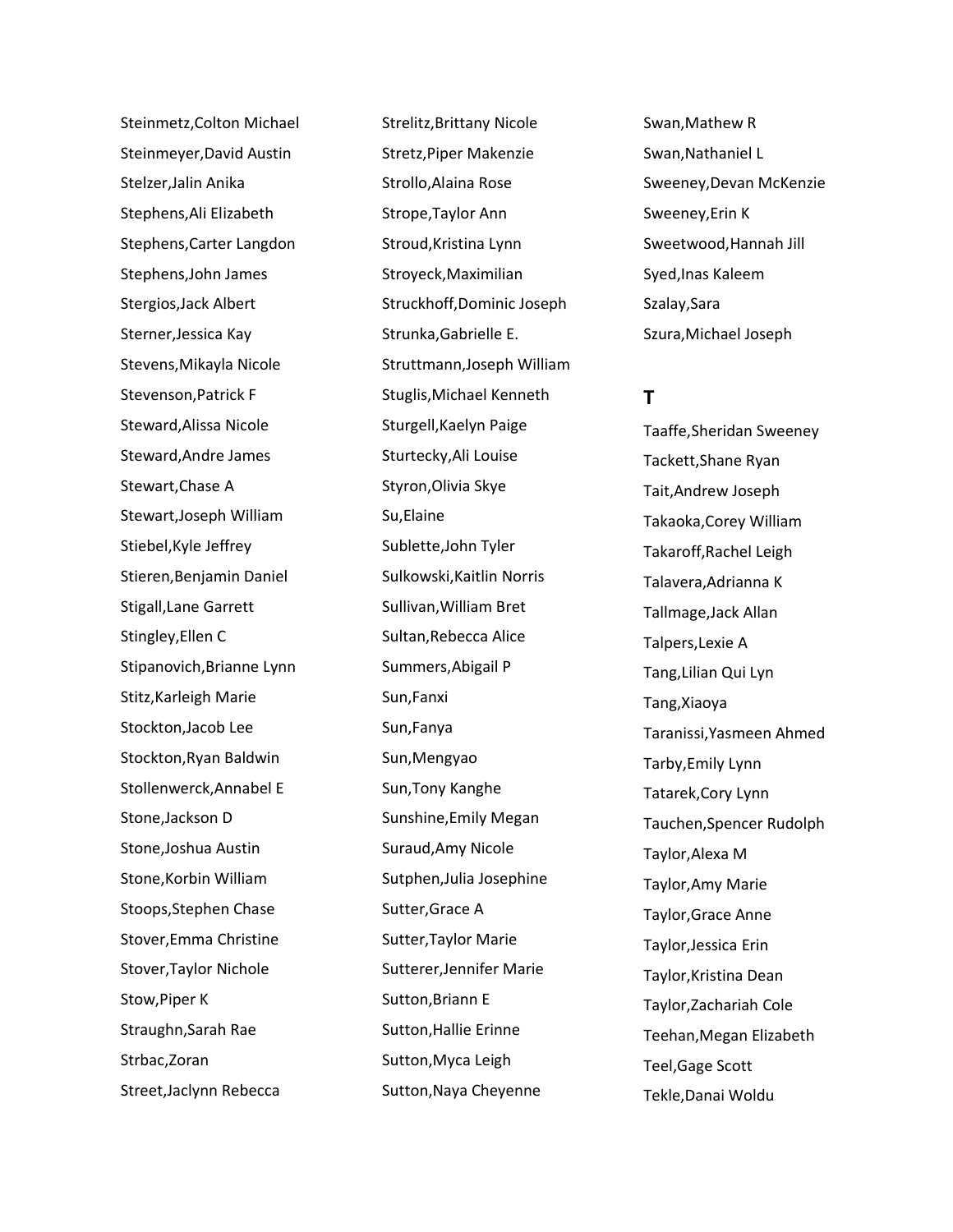Telander,Carly Marie Tenkhoff,Anne Marie Tennison,Joshua Lee Teoh,Ian Tepen,Lillian Grace Terry,Margaret Ann Terry,Mary Katherine Teubner,Saxon B Thater,Casey Aaron Thein,Alexa Jane Thibodeaux,Dalis Danita Thiede,Sophia Emond Thiemann,Nora Jane Thoelecke,Amanda Eileen Thomas,Allison M Thomas,Andrew Carter Thomas,Anna Leigh Thomas,ArDella Monique Thomas,Cam Thomas,Isis A Thomas,Jade Beauregard Thomas,James L. Thomas,Jessica Marie Thomas,Kira Cade Thomas,Leon Thomas,Matthew L Thomas,Natalie Marie Thompson,Allison Anne Thompson,Chandlor Andrew Thompson,Dylan C Thompson,Greer Kendall Thompson,Jade Thompson,Karlye Anne

Thompson,Kristin Dawn Thomsen,Ian Nelson Tibbles,Geoffrey M Tidwell,Elise Alexandra Tiefenbrunn,Bailey McKay Tiehes,Garrett Doering Tierney,Nicole Marie Tifase,Jessica Oluwatosin Timotijevic,Peter A. Tinsley,Sabrina Anne Toalson,Rachel Ann Todd,Ely Seth Toelken,Andrew Christian Tomita,Cosette Nicole Torrence,Joseph Michael Torres,Ashley Marie Touchette,Lilly Lee Towns,Madison Marie Townsend,Hannah R Tracey,Ryan Adam Arthur Trakas,Allyson Marie Tran,Kim Thuc Tran,Tsoi Tac Tran,Will Nam-Khoa Trantham,Ian Michael Trask,Frederick K Trautmann,Marc Christopher Travers,Tyler Christian Tremaine,Jacob Samuel Trembley,Christina Merrill Tretter,Anthony R Tretter,Katie Marie Triche,Shahadah Assante

Trickey,Virginia D. Trindade,Dinis Andre Triplett,Elizabeth Paige Triplett,Tatyanna Aleicia Tripp,John Michael Trippel,Ryan Scott Troha,Katherine Elyse Trokey,Lucie R Troske,Emily Morgan Troup,Haley Marie Troyer,Luke Dalton Trudeau,Alicia Nicole True,Eric James Trueblood,Ashley Renee Trujillo,Erin N. Truong,Amanda Grace Trzecki,Nicholas Reed Tschampel,John A Tsegaye,Zion E. Tsui,Wai Yiu Tucci,Alexander Angelino Tuccillo,Aldo J Tucker,Hunter James Tucker,Kristine Gisele Tucker,Sheri Lynn Tuholske,Lucy A Tummala,Bharggav Turmo,Katlyn Renee Turner,Sadie Dawn Tutin,Taylor Nicole Twenter,Courtney Faith Tye,Kyle Preston Tyler,Jasmyne R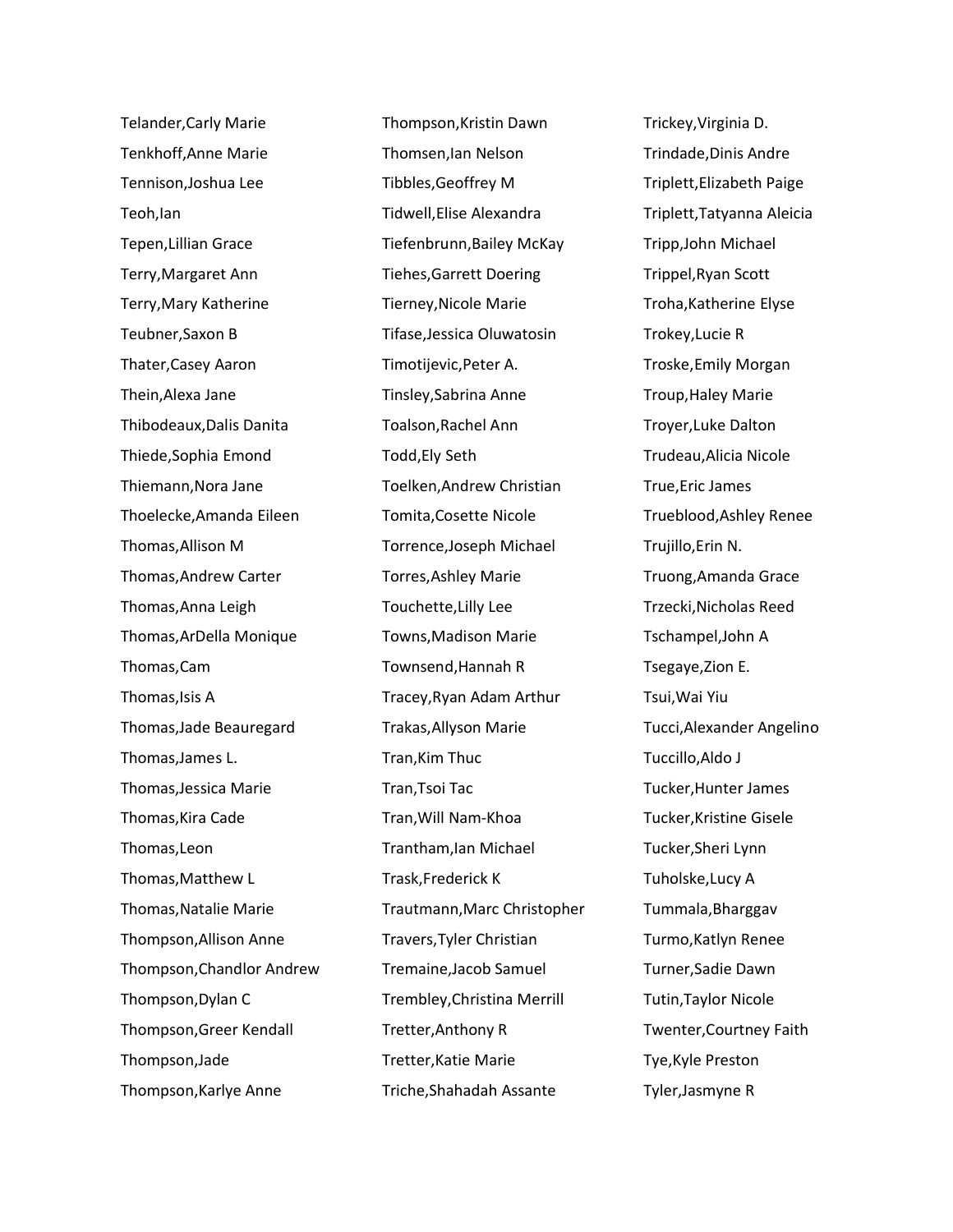Tyler,Sydney Suzanne Tyrrell,Ethan Carter

### **U**

Ullestad,Trevor David Ulrich,Hannah May Uncovsky,Nina Marie Underhill,Grant Nathaniel Underwood,Elizabeth Lynn Ung,Caitlin Unterbrink,Jacob A. Unterreiner,Casey Marie Upshaw,Halle Urban,Rachel Marie Utley,Tatum Elayne

## **V**

Vacante,Alaina Renee Valadez,Bailey Anne Valchar,Ryan Thomas Valdiviez,Cameron Joseph Valleroy,Tessa Rose Valleroy,Zachary Edward Vallone,Noemi Van Becelaere,Shawn Edward Van de Riet,Noah Christian Van Dyke,Allison Ruth Van Egeren,Jonathan Duncan Van Eschen,Jessica Brandt Van Oyen,Jenna Catherine Van Poucke,Megan Elise Van Zandt,Alex Taylor

Vanatta,Kaylee Ann Vanderwerken,Clare Marie Vandyne,Isaac Davis Vanronzelen,Hailey Anne Varnon,Joshua Anthony Vasconcelles,Ryan Matthew Vaughan,Colton James Vaughn,Ethan James Veal,Brianna Kaitlin Velazquez,Jessica Nicole Venezia,Isabel Byington Ventrillo,Jacob Nathaniel Verhulst,Conner D Vermaire,Mikella M Vernaschi,Victoria Vick,Alyson Katherine Vilbig,Cathryn Nichole Vincent,Matthew Brian Vitale,Jessica Lynn Vogel,Cody Alexander Vogt,Sean Mitchell Volmert,Rachel Marie Von Seelen,Lauren Christine Voss,Jackson Henry Voss,Justine Marie Voss,Samuel Craig

## **W**

Wabiszewski,Hayley Ann Wade,Erica Wade,Jordan Marcus Wadkowski,John Lawson Wadud,Alvi Anwar

Wages,Breanna Rae Wagner,Jeremy Steven Wagoner,Alexander Manuel Waigand,Samantha Marie Wakefield,Paige Mikayla Walcott,Clark Gordon Wald,Isabel Madlin Waldinger,Jacob Paul Waldinger,Nicholas Franz Waldman,Sterling Sarek Spiritus Walentynowicz,Brian James Walker,Amy L Walker,Austin Curtis Walker,Austin Lee Walker,Eva Walker,Samantha Marie Walker,Taylor Renea Wallace,Katherine Ann Wallace,Samantha Leigh Waltermire,Shelby Lynn Walther,Ethan-Michael Philip Wands,Arthur W Wang,Meng Wang,Xinyu Wang,Yirui Wang,Zhongyu Wansing,Joseph Anthony Wansing,Kyle Allan Warbritton,Andrew T Warden,Abigail Catherine Warner,Brianna Ashlyn Warnken,Lauren D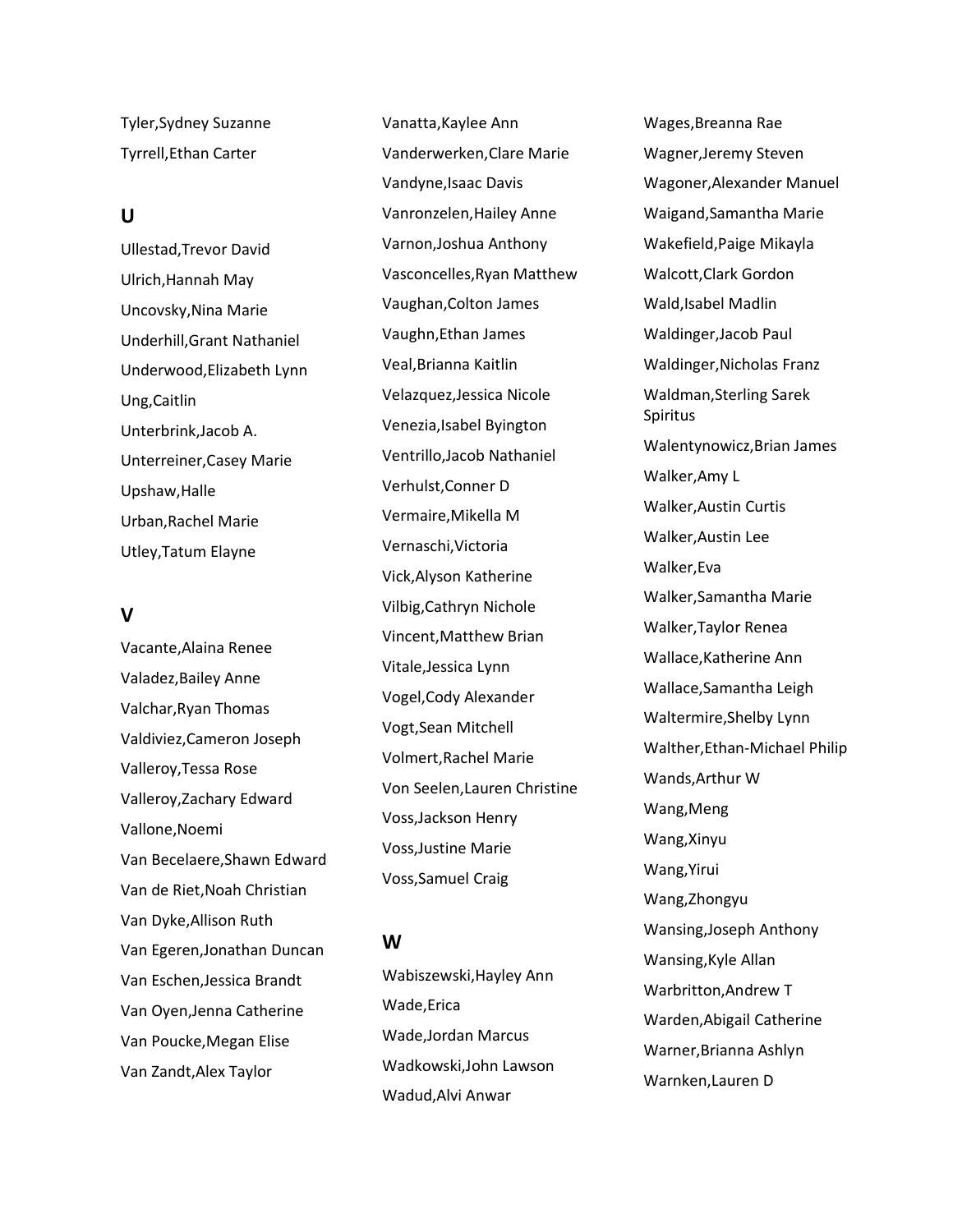Warren,Kelsey Anne Warren,Taylar Victoria Warren,Taylor Joy Waterman,Wesley Francis Watkins,Brooke Jordan Watkins,Richard William Watkins,Zechariah Immanuel Watson,Ashley Michelle Watson,Hope Alexis Wayland,Hunter Clay Weakly,Jack Gordon Weaver,Benjamin Kenneth Weaver,Christina Rian Webber,Katherine Sara Webster,Abbigail Gwyn Weece,Jared Thomas Weeks,Bailey Anne Weigand,Denise Katlyn Weinberg,Jordan M Weinzierl,Jason Angelo Weir,Kaitlyn Marie Weise,Alaina Michele Weise,Valerie Nicole Weiss,Jessica Hope Weiss,Whitney Catherine Weith,Katelyn Caroline Welch,Jolie Bryanne Wells,Rebecca D. Welsh,Claire Welsh,Sarah Lynn Weng,Yu-Wen Wepking,Madison Jordan Wescott,Rachel Leigh

Wesley,Rachel Lynne West,Gage Ramsey Westberg,Kate L Westbrook,Taylor Breanne Westhoff,Madelynn Ann Westrich,Meredith Rusk Wetherington,Reid Garret Whaley,McCrae Ronald Wheeler,Timothy A Whistler,Lukas James Whitaker,Emily Jo Whitaker,Rachel Blaire White,Ashlyn Danielle White,Brian Edwin White,Cassidy Jeri Leigh White,Gavin Martin White,Hadli Denae White,Jake Robert White,Marie Elizabeth White,Mikhayla Jasimon - Davone White,Molly A White,Sania Amira Whitehead,Douglass Ross Whitnah,Erica Marie Whittaker,Alicia Marie Wiant,Timothy Reed Widdicombe,Stephanie Diane Wideman,Madisyn Ashley Widger,Benjamin Thomas Widowski,Eleanor Grace Wielinski,Jacob Gordon Wieprecht,Samantha Paige

Wiewel,Brooke Nicole Wigen,Blake Mitchell Wiggins,Jaclyn Wilcutt,Sydnie N Wild,Justin John Wiley,Kristy Marie Wilfing,Lindsi Rose Wilhelm,Caitlin Harley Wilhelm,Kaylie Dione Wilhelmus,Katie McKenzie Wilken,Alec Thomas Wilkes,Rebecca Kathryn Wilkins,Catherine Anne Wilkins,Emmalee V Wilkinson,Alexis Nicole Willems,Hadley Victoria Willett,Nathan Hall Williams-Bounds,Daryn Savaun Williams,Bradee Ann Williams,Christopher Dominic Williams,Elana Rachel Williams,Jonathan Chase Williams,Katie Williams,Madelyn Elizabeth Williams,Nickolas Aaron Williams,Savannah Dale Willis-Teff,Benjamin John Willis,Catherine Margaret Willis,Griffin T Willis,Jessica Taylor Willoughby,Blake M Wills,Claire Asta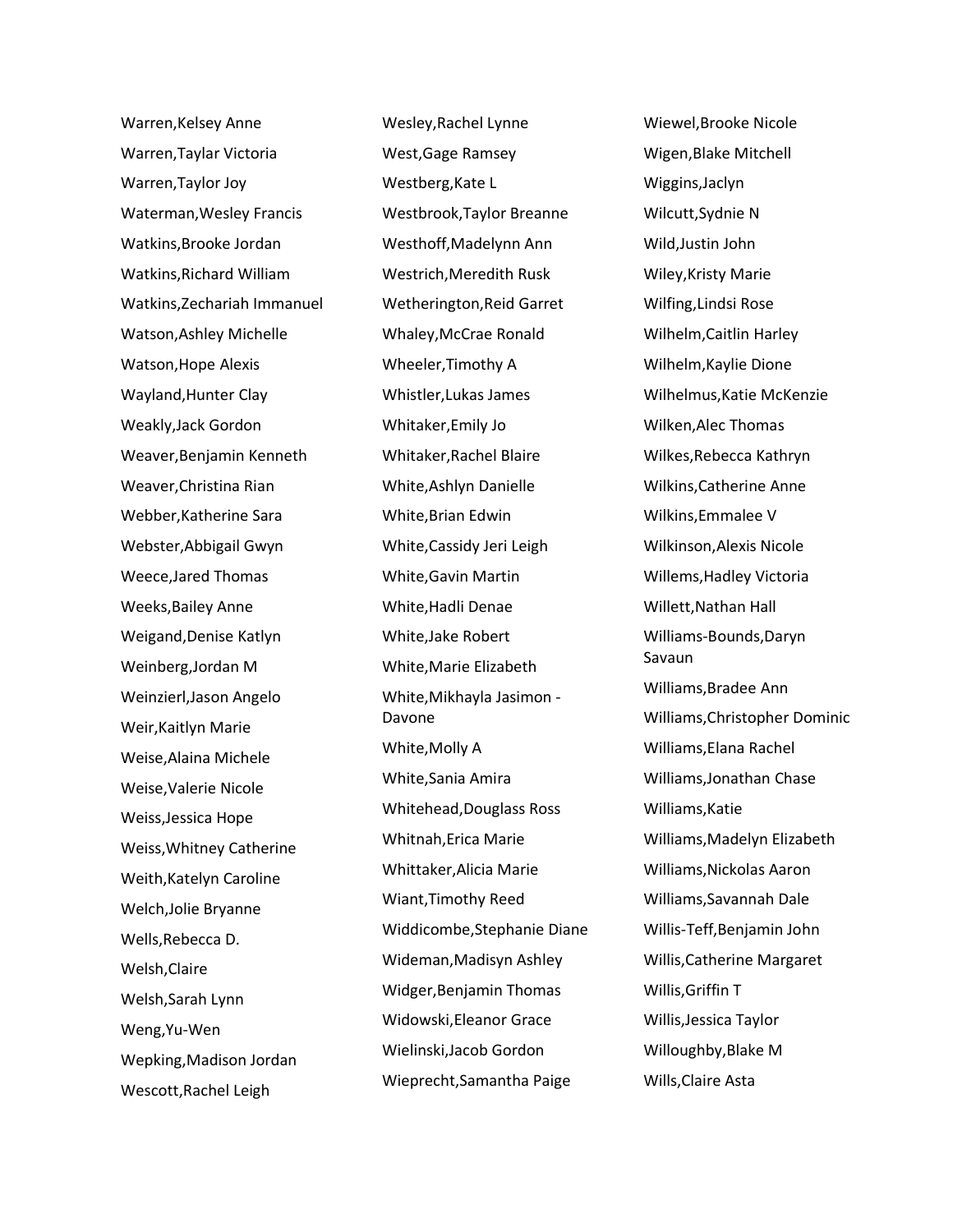Wilmes,Daniel S Wilson,Braiden J. Wilson,Caleb Joseph Wilson,Christina Lynn Wilson,Ian James Wilson,Kalei Nguyen Wilson,Mario Darrell Wilson,Megan Elizabeth Wilson,Rachel C Wind,Audrey L Wind,Emily A Winker,Nicole Emily Winkler,Rebecca Lynn Wise,Austin Edwards Wisniewsky,Andrew Joseph Wisse,Madison Dare Withers,Andrew John Witherspoon,Hannah Nicole Witt,Levi Dean Wolf,Clarissa Elizabeth Wolfe,Allison Diane Wolfe,Nicolas Scott Wolfinbarger,Alexis Lea Wolkey,Kane Justis Woll,Sydney Ann Wolz,Dylan Christopher Womack,Allison Kate Wong,Christopher Ryan Wood,Millicent Jiang Jing Wright,Allison Yvette Wright,Andrew Jerry Wright,Anna Marie Wright,Austin William

Wright,Lindsay Rose Wright,Madison M Wu,Ruoxuan Wunder,Sarah F. Wunnenberg,Paul Samuel Wurtsbaugh,Anna Marie Wyatt,Raven Nicole Reed Wyse,Blaine E.

## **X**

Xia,Zehong Xiao,Yao Xue,Rui

### **Y**

Yahl,Zachary T Yanello,Alice Jean Yardley,Christopher Jason Russell Yi,Youyang Yi,Zihe Ynocencio,Brandi Jay Yocks,Casey Lynn Yocom,Rebecca Marie Yohannes,Grace Young,Brady Noah Young,Brett D Young,Cole Young,Jordan Anne Young,Kristyn Elizabeth Young,Macy D Young,Sean Patrick Youngblood,Sara Ann

Yount,Matthew Lee Yowell,Andrew Richard Ysteboe,Jennifer Taylor Yu,Alice Ann Yu,Daphne G Yu,Ziyue Yuhas,Olivia Marie

# **Z**

Zahn,Madessyn Ann Zahoor,Haris Zak,Madison Elizabeth Zangmo,Tshulthrims Zars,Benjamin Clay Zeman,Emily Zhang,Bingyue Zhang,Haozhe Zhang,Jason Zhang,Xiyuan Zhang,Yan Zhang,Yue Zhang,Yumeng Zhao, Haiyang Zheng,Yuanyuan Zhou,Jiajun Zhou,Wenbin Zhou,Xingyun Zhou,Xingzao Zhou,Yixuan Zhu,Jianchao Zidek,Michael J Ziegler,Katelyn Elizabeth Ziegler,Lukas Matthew